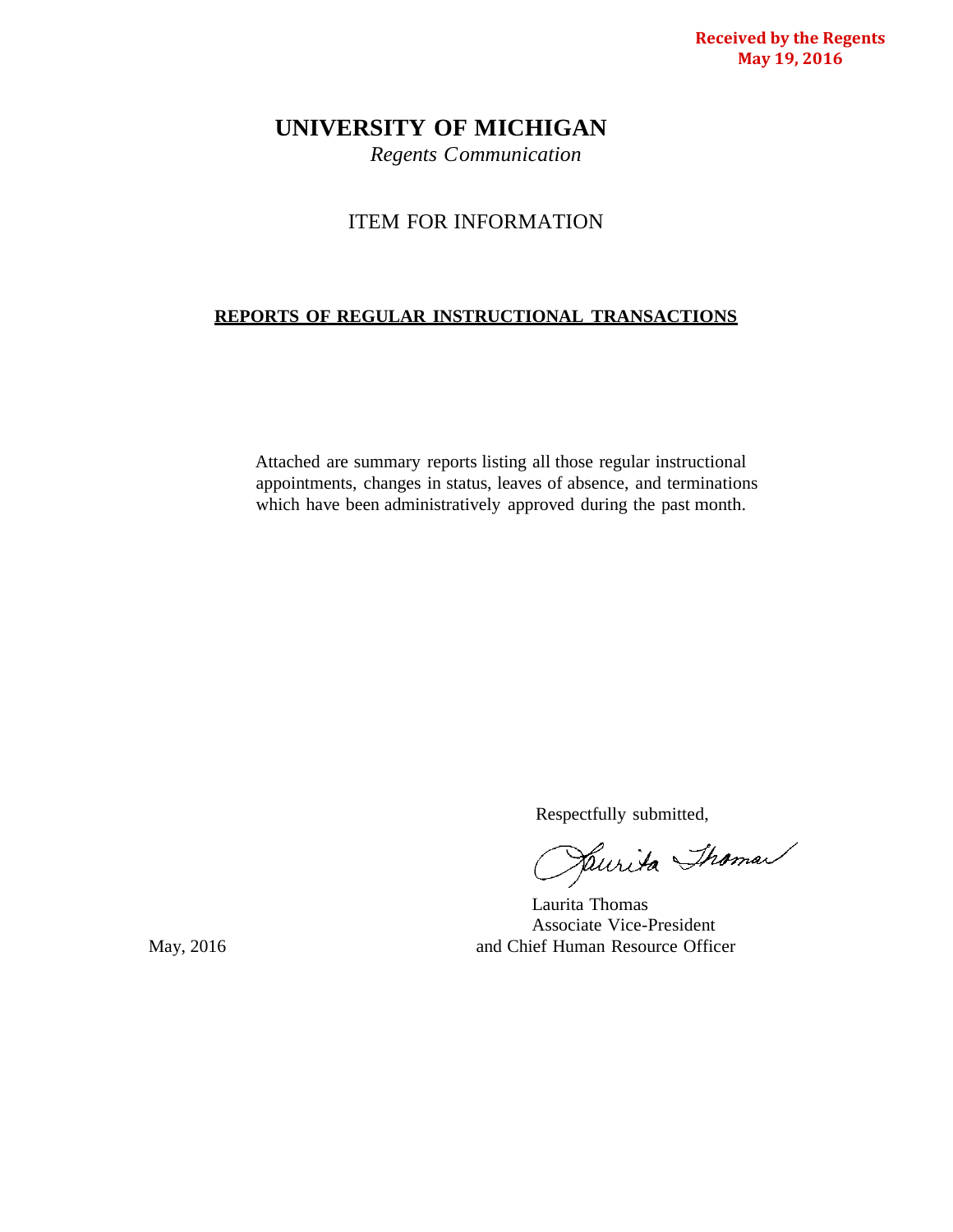# ADMINISTRATIVELY APPROVED NEW APPOINTMENTS OF REGULAR INSTRUCTIONAL STAFF May, 2016

## THE UNIVERSITY OF MICHIGAN – ANN ARBOR

#### STEPHEN M ROSS SCHOOL OF BUSINESS

Wu, Andrew D., Ph.D., Assistant Professor of Business, effective September 1, 2016 to May 31, 2019, from the University of Pennsylvania, Philadelphia, Pennsylvania

#### COLLEGE OF LITERATURE, SCIENCE, AND THE ARTS

#### Asian Languages and Cultures

Kile, Sarah E., Ph.D., Assistant Professor of Asian Languages and Cultures, effective July 1, 2016 to May 31, 2019, from the University of Michigan, Ann Arbor, Michigan

#### Earth and Environmental Sciences

Huang, Yihe, Ph.D., Assistant Professor of Earth and Environmental Sciences, effective September 1, 2016 to May 31, 2019, from the Stanford University, Palo Alto, California

#### **History**

Al-Rustom, Hakem A., Ph.D., Alex Manoogian Professor of Modern Armenian History and Assistant Professor of History, effective September 1, 2016 to May 31, 2021, from the American University, Cairo, Egypt

#### Organizational Studies

Levine-Murray, Jeremy R., Ph.D., Assistant Professor of Organizational Studies, effective September 1, 2016 to May 31, 2019, from the Harvard University, Cambridge, **Massachusetts** 

#### MEDICAL SCHOOL

#### Emergency Medicine

Betcher, Joseph A., M.D., Clinical Lecturer in Emergency Medicine, effective July 1, 2016 to August 31, 2017, from the University of Michigan, Ann Arbor, Michigan

#### Neurology

Wyant, Kara, M.D., Clinical Lecturer in Neurology, effective July 1, 2016 to June 30, 2017, from the University of Pittsburgh, Pittsburgh, Pennsylvania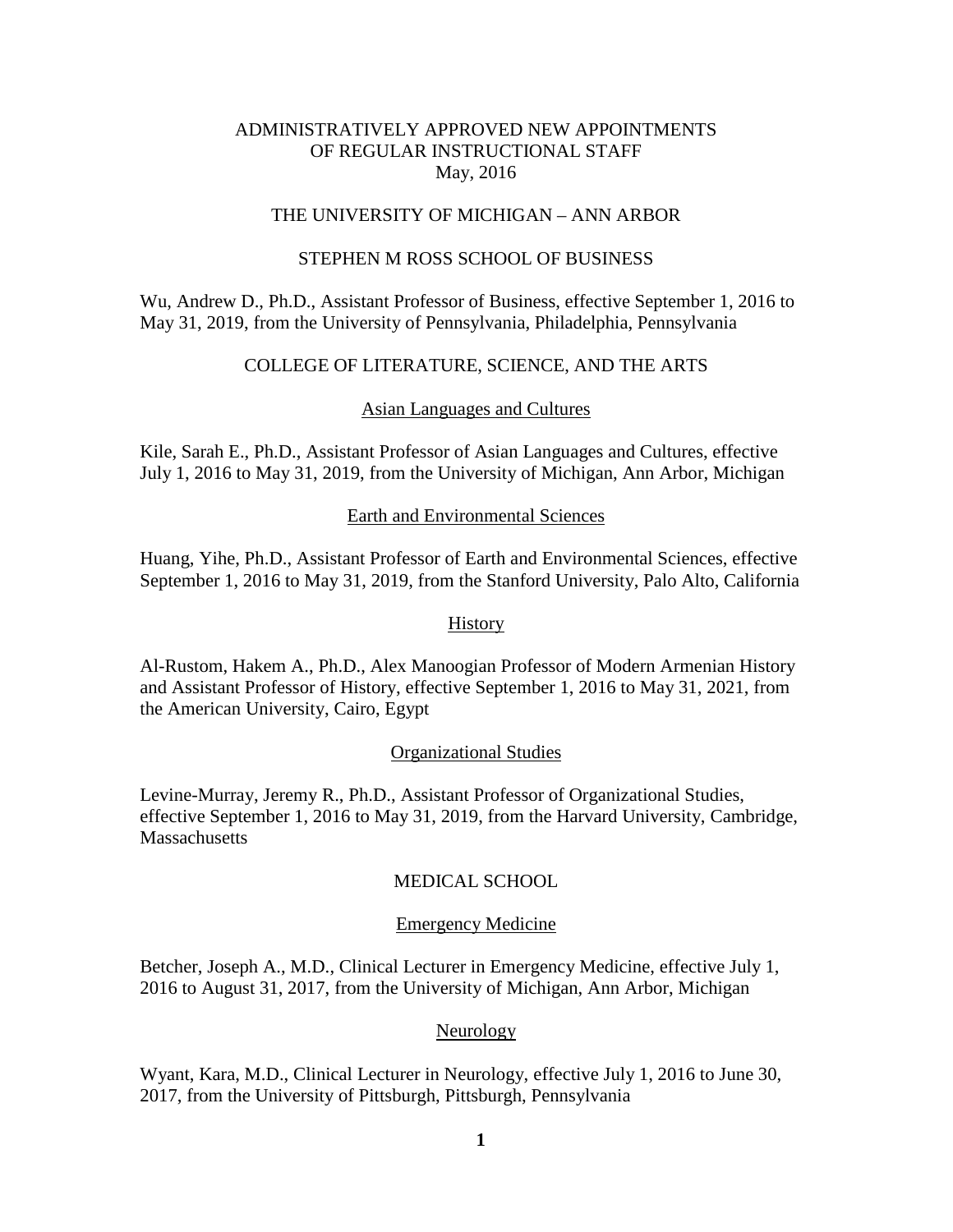### ADMINISTRATIVELY APPROVED NEW APPOINTMENTS OF REGULAR INSTRUCTIONAL STAFF May, 2016

#### THE UNIVERSITY OF MICHIGAN – ANN ARBOR

#### MEDICAL SCHOOL (continued)

#### Ophthalmology and Visual Sciences

Devisetty, Laxmi, M.D., Clinical Instructor in Ophthalmology and Visual Sciences, effective May 1, 2016 to August 31, 2016, from the Andersen Eye Association, Saginaw, Michigan

#### Pediatrics and Communicable Diseases

Lim, Heang M., M.D., Clinical Lecturer in Pediatrics and Communicable Diseases, effective July 1, 2016 to August 31, 2017, from the University of Michigan, Ann Arbor, Michigan

#### Radiology

Burris, Nicholas, M.D., Assistant Professor of Radiology, effective July 1, 2016 to August 31, 2017, from the University of California, San Francisco, California

Chick, Jeffrey, M.D., Clinical Assistant Professor of Radiology, effective July 11, 2016 to August 31, 2018, from the University of Pennsylvania, Philadelphia, Pennsylvania

Cooper, Kyle, M.D., Clinical Assistant Professor of Radiology, effective July 1, 2016 to August 31, 2018, from the Miami Cardiac and Vascular Institute, Miami, Florida

Kim, John, M.D., Clinical Assistant Professor of Radiology, effective July 17, 2016 to August 31, 2018, from the Brigham and Women's Hospital, Boston, Massachusetts

Masch, William R., M.D., Clinical Assistant Professor of Radiology, effective July 1, 2016 to August 31, 2017, from the Massachusetts General Hospital, Boston, **Massachusetts** 

Shankar, Prasad, M.D., Clinical Assistant Professor of Radiology, effective July 11, 2016 to August 31, 2018, from the Radiology Incorporated, Powell, Ohio

Curci, Nicole, M.D., Clinical Lecturer in Radiology, effective July 1, 2016 to June 30, 2017, from the Case Western Reserve University, Cleveland, Ohio

Sakala, Michelle D., M.D., Clinical Lecturer in Radiology, effective July 1, 2016 to June 30, 2017, from the Wake Forest Baptist Medical Center, Winston Salem, North Carolina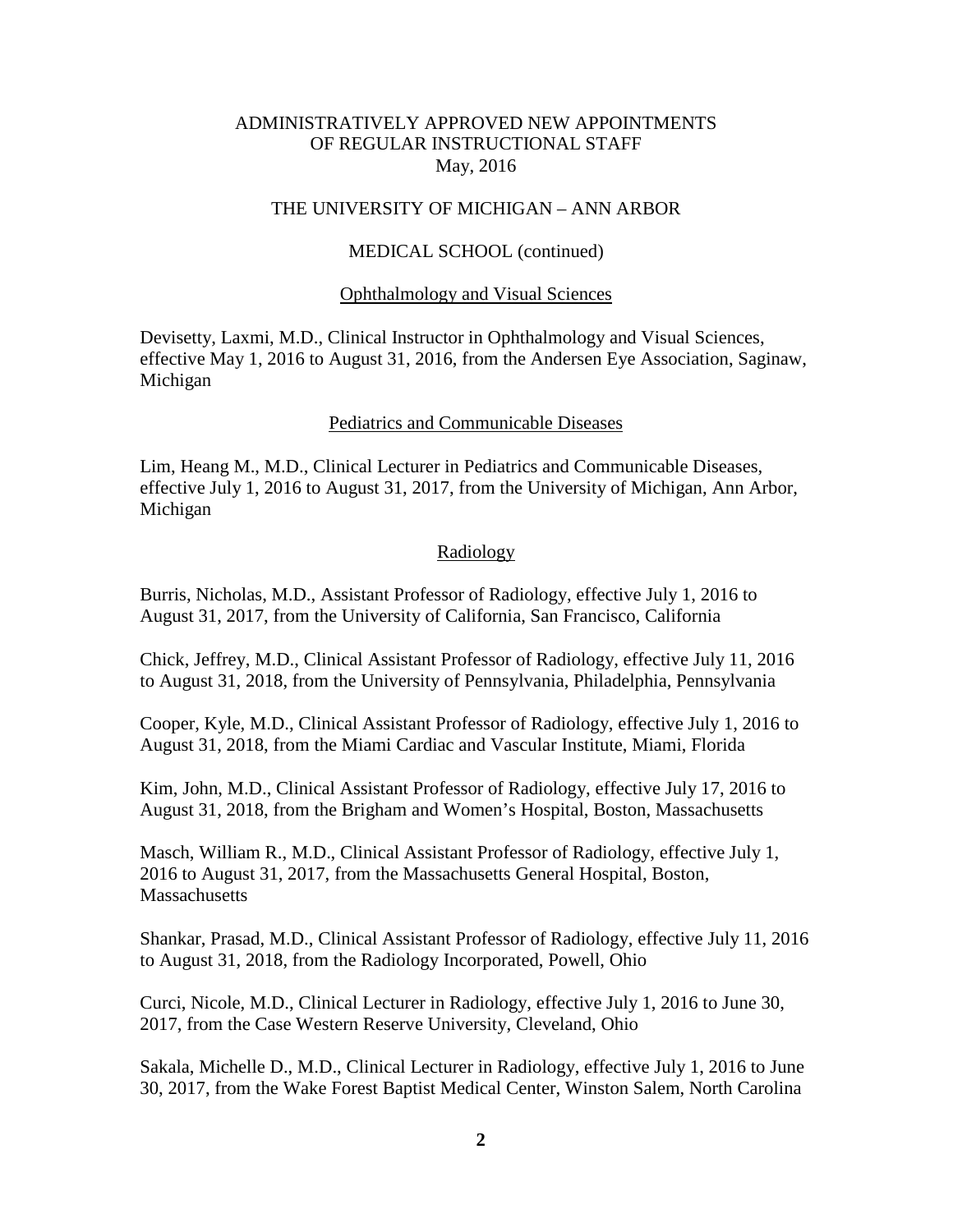## ADMINISTRATIVELY APPROVED NEW APPOINTMENTS OF REGULAR INSTRUCTIONAL STAFF May, 2016

## THE UNIVERSITY OF MICHIGAN – ANN ARBOR

### MEDICAL SCHOOL (continued)

#### Radiology (continued)

Smiley, Brian M., M.D., Clinical Lecturer in Radiology, effective July 1, 2016 to June 30, 2017, from the Wayne State University, Detroit, Michigan

Zhang, Man, Ph.D., Clinical Lecturer in Radiology, effective July 1, 2016 to June 30, 2017, from the Providence Hospital and Medical Center, Southfield, Michigan

### SCHOOL OF NATURAL RESOURCES AND ENVIRONMENT

Reames, Tony G., Ph.D., Assistant Professor of Natural Resources and Environment, effective September 1, 2016 to May 31, 2019, from the University of Michigan, Ann Arbor, Michigan

#### THE UNIVERSITY OF MICHIGAN –DEARBORN

#### COLLEGE OF ARTS, SCIENCES AND LETTERS

#### Mathematics and Statistics

Sharaf, Taysseer M., Ph.D., Assistant Professor of Mathematics and Statistics, effective September 1, 2016 to April 30, 2017, from the Slippery Rock University, Slippery Rock, Pennsylvania

#### COLLEGE OF BUSINESS

#### Accounting and Finance

Hayes, Matthew J., M.B.A., Assistant Professor of Accounting, Department of Accounting and Finance, effective September 1, 2016 to April 30, 2019, from the Arizona State University, Tempe, Arizona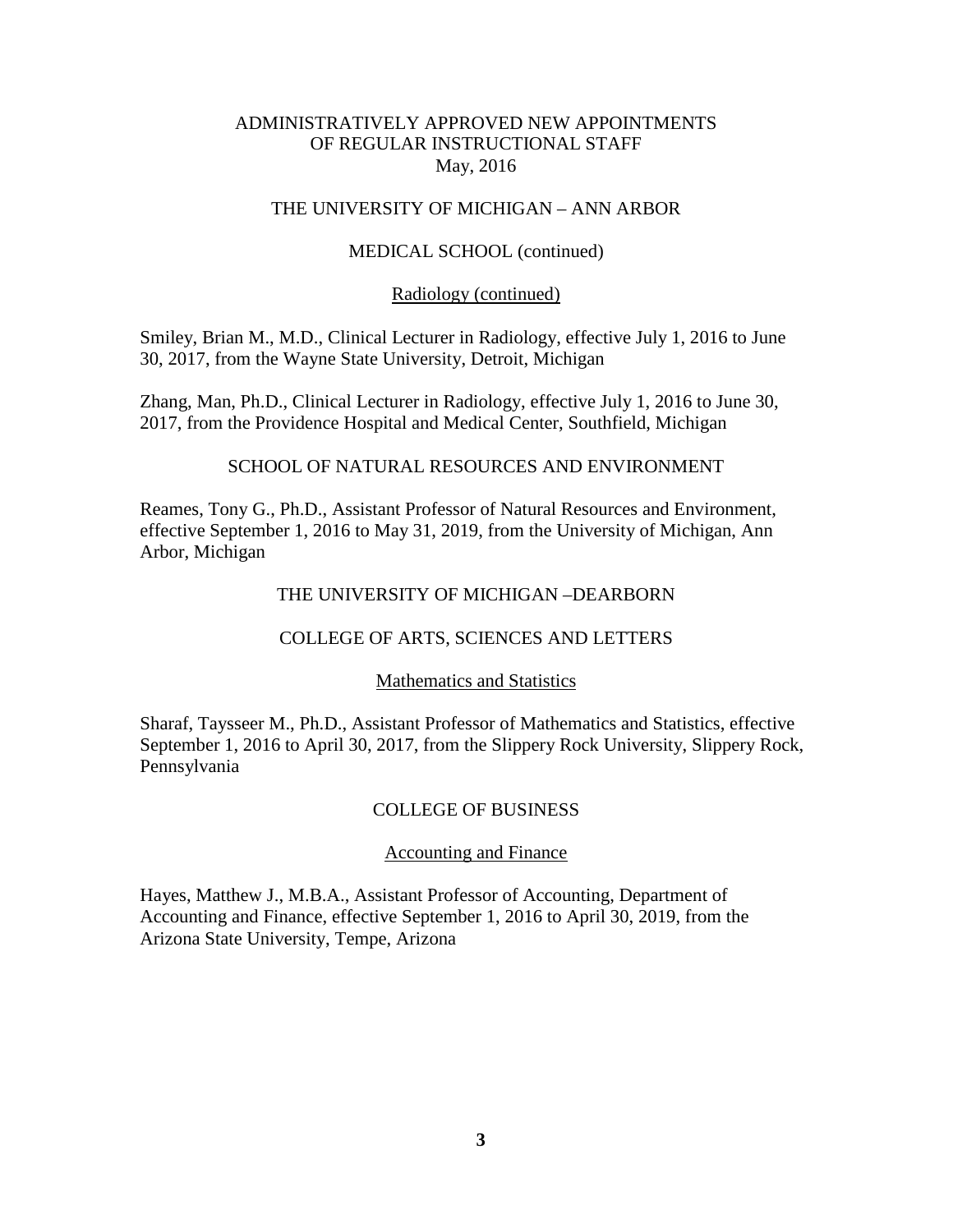# CORRECTION TO ADMINISTRATIVELY APPROVED NEW APPOINTMENTS OF REGULAR INSTRUCTIONAL STAFF May, 2016

# THE UNIVERSITY OF MICHIGAN – ANN ARBOR

# A ALFRED TAUBMAN COLLEGE OF ARCHITECTURE AND URBAN PLANNING

Rule, Jonathan R., M.A., Clinical Assistant Professor of Architecture and Urban Planning, effective September 1, 2016 to May 31, 2021, previously Assistant Professor of Architecture and Urban Planning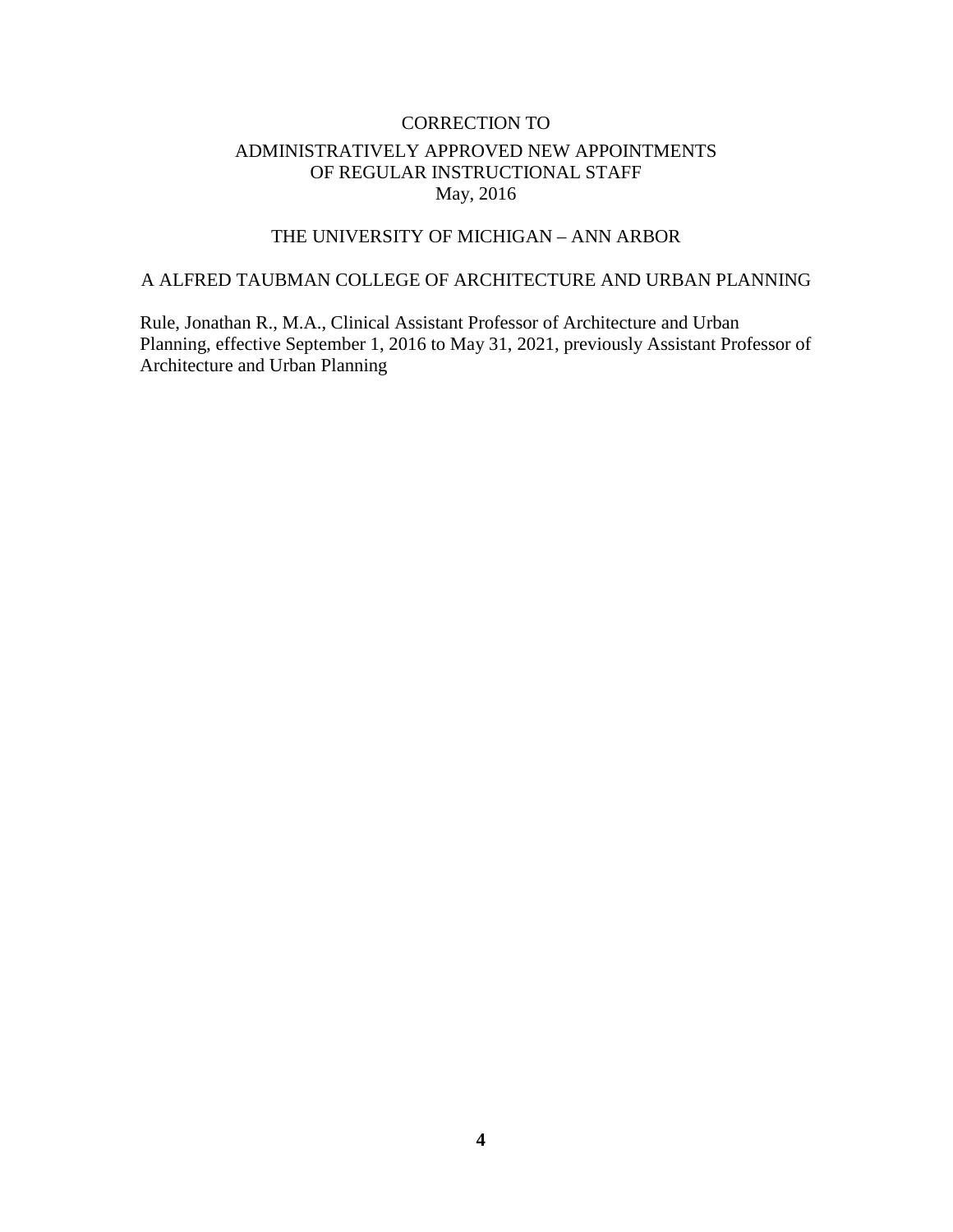# ADMINISTRATIVELY APPROVED PROMOTIONS, JOINT APPOINTMENTS, TRANSFERS OR DISCIPLINE CHANGES OF REGULAR INSTRUCTIONAL STAFF May, 2016

## THE UNIVERSITY OF MICHIGAN – ANN ARBOR

## COLLEGE OF ENGINEERING

#### Nuclear Engineering and Radiological Sciences

Thomas, Alexander G. R., Ph.D., from Associate Professor of Nuclear Engineering and Radiological Sciences, with tenure to Associate Professor of Nuclear Engineering and Radiological Sciences, with tenure, College of Engineering and Associate Professor of Biophysics, without tenure, College of Literature, Science, and the Arts, effective September 1, 2015 to August 31, 2020

# COLLEGE OF LITERATURE, SCIENCE, AND THE ARTS

#### Asian Languages and Cultures

Alexy, Allison, Ph.D., from Assistant Professor of Asian Languages and Cultures to Assistant Professor of Asian Languages and Cultures and Assistant Professor of Women's Studies, effective September 1, 2016 to August 31, 2021

## MEDICAL SCHOOL

#### Anesthesiology

Hausman, Mark S., M.D., from Clinical Lecturer in Anesthesiology to Clinical Assistant Professor of Anesthesiology, effective April 1, 2016 to August 31, 2017

#### Internal Medicine

Turcu, Adina, M.D., from Clinical Lecturer in Internal Medicine to Assistant Professor of Internal Medicine, effective March 14, 2016 to August 31, 2017

#### Learning Health Sciences

Kumagai, Arno K., M.D., from Clinical Professor of Internal Medicine and Clinical Professor of Learning Health Sciences to Clinical Professor of Learning Health Sciences, effective April 1, 2016 to August 31, 2017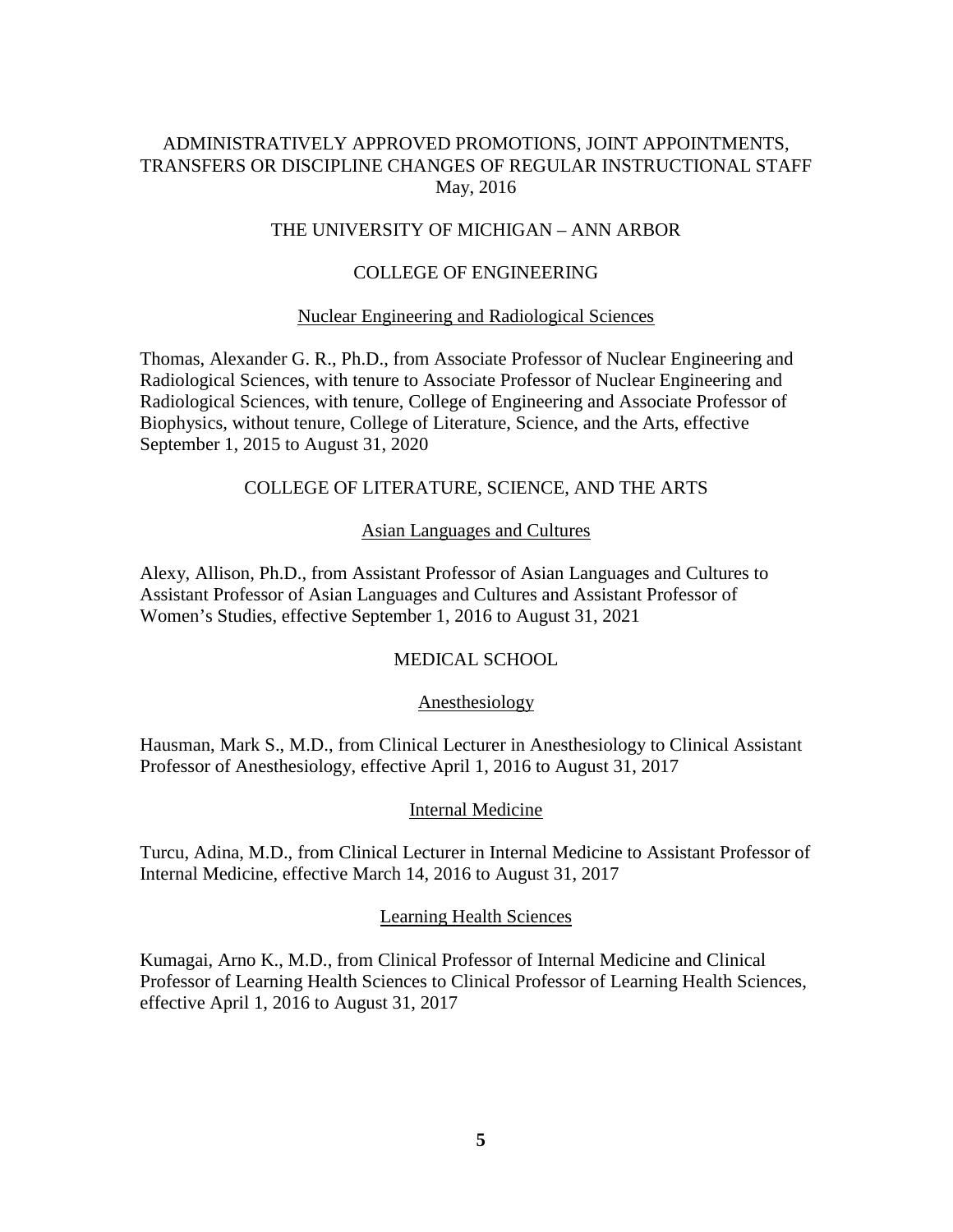# ADMINISTRATIVELY APPROVED PROMOTIONS, JOINT APPOINTMENTS, TRANSFERS OR DISCIPLINE CHANGES OF REGULAR INSTRUCTIONAL STAFF May, 2016

## THE UNIVERSITY OF MICHIGAN – ANN ARBOR

### MEDICAL SCHOOL (continued)

#### **Neurology**

Shakkottai, Vikram, Ph.D., from Assistant Professor of Neurology to Assistant Professor of Neurology and Assistant Professor of Molecular and Integrative Physiology, effective April 1, 2016 to August 31, 2016

### **Pathology**

Andea, Aleodor A., M.D., from Clinical Associate Professor of Pathology to Clinical Associate Professor of Pathology and Clinical Associate Professor of Dermatology, effective July 1, 2015 to August 31, 2017

Bieliauskas, Shannon L., D.O., from Clinical Lecturer in Pathology to Clinical Instructor in Pathology, effective April 1, 2016 to August 31, 2016

## THE UNIVERSITY OF MICHIGAN – FLINT

# SCHOOL OF HEALTH PROFESSIONS AND STUDIES

#### Physical Therapy

Creps, James, Ph.D., from Assistant Professor of Physical Therapy to Clinical Assistant Professor of Physical Therapy, effective January 1, 2016 to June 30, 2016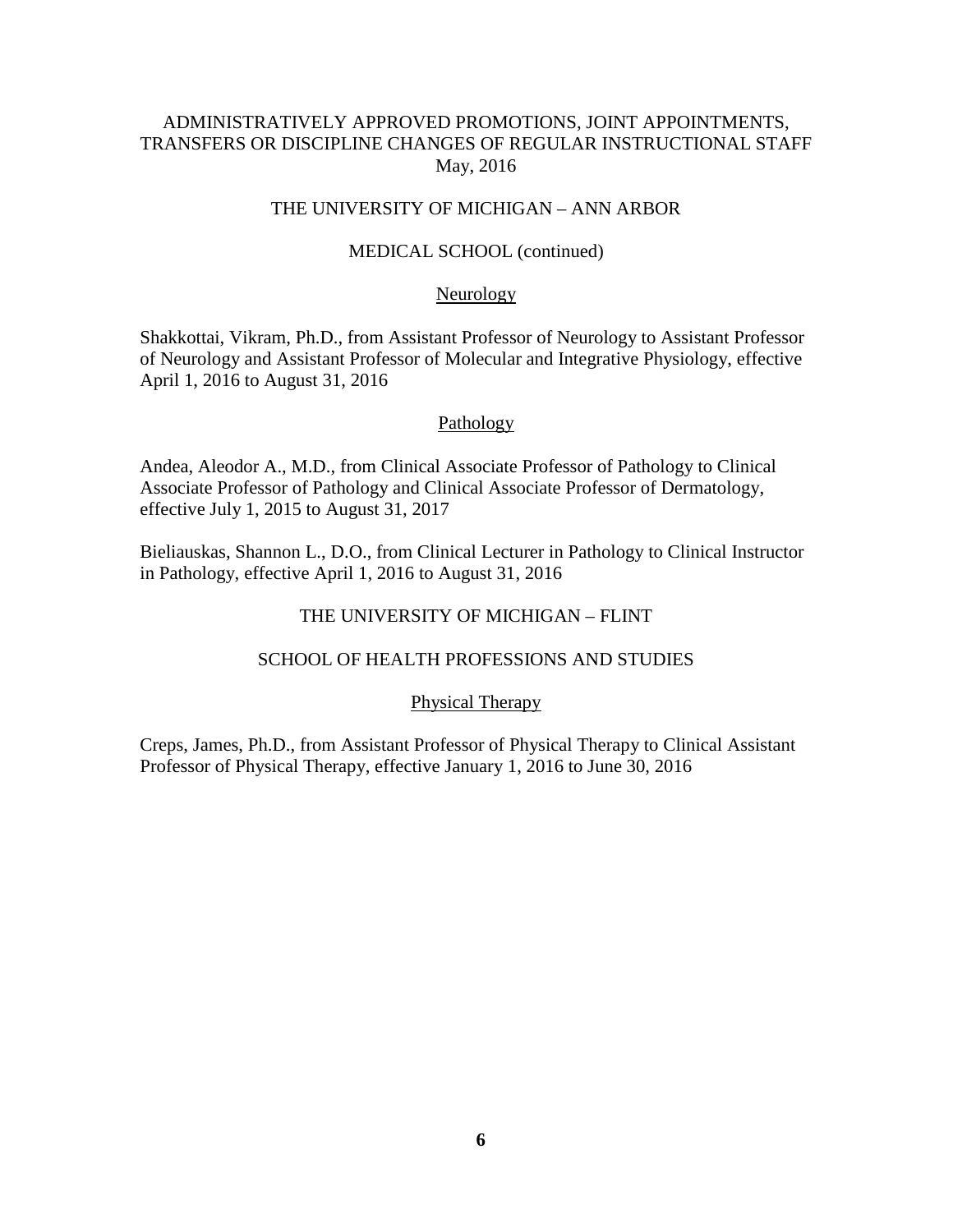### THE UNIVERSITY OF MICIGAN-ANN ARBOR

#### SCHOOL OF EDUCATION

Saunders, Shari, Ph.D., from Clinical Associate Professor of Education to Clinical Professor of Education, effective September 1, 2016

# COLLEGE OF ENGINEERING

#### Biomedical Engineering

Hernandez-Garcia, Luis, Ph.D., from Research Associate Professor, Functional MRI Laboratory, UM Office of Research and Research Associate Professor, Biomedical Engineering, College of Engineering to Research Professor, Functional MRI Laboratory, UM Office of Research and Research Professor, Biomedical Engineering, College of Engineering, effective September 1, 2016

## CENTER FOR HUMAN GROWTH AND DEVELOPMENT

Lumeng, Julie C., M.D., from Research Associate Professor, Center for Human Growth and Development, Professor of Pediatrics and Communicable Diseases, Medical School and Professor of Nutritional Sciences, School of Public Health to Research Professor, Center for Human Growth and Development, Professor of Pediatrics and Communicable Diseases, Medical School and Professor of Nutritional Sciences, School of Public Health, effective September 1, 2016

#### SCHOOL OF INFORMATION

Fontichiaro, Kristin, M.L.I.S., from Clinical Assistant Professor of Information to Clinical Associate Professor of Information, effective September 1, 2016

#### LAW SCHOOL

Bromberg, Howard, J.D., from Clinical Assistant Professor of Law to Clinical Professor of Law, effective September 1, 2016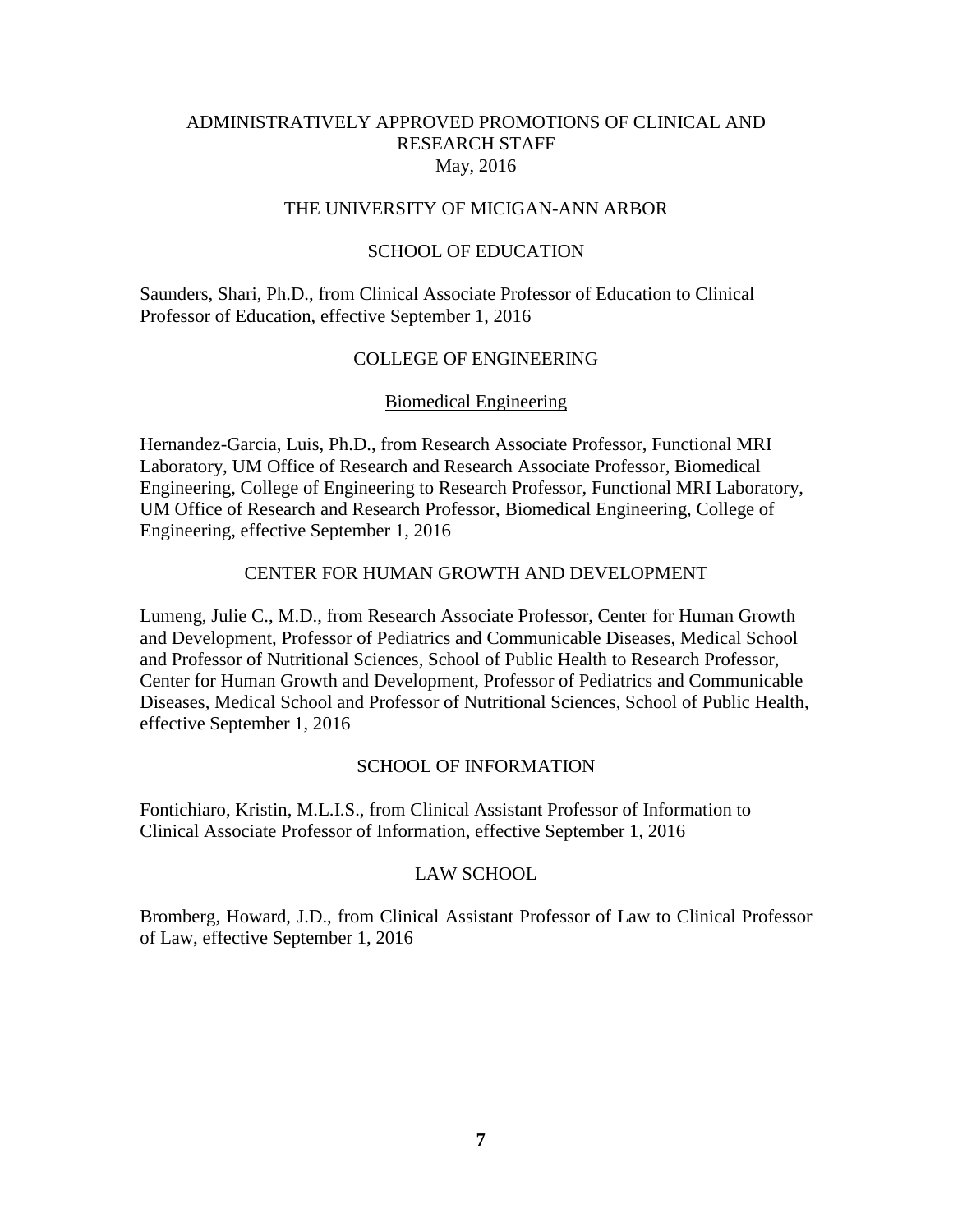#### THE UNIVERSITY OF MICIGAN-ANN ARBOR

#### COLLEGE OF LITERATURE, SCIENCE, AND THE ARTS

#### Psychology

Monk, Christopher S., Ph.D., from Professor of Psychology, College of Literature, Science, and the Arts, Research Associate Professor, Center for Human Growth and Development, Professor of Psychiatry, Medical School to Professor of Psychology, College of Literature, Science, and the Arts, Research Professor, Center for Human Growth and Development, Professor of Psychiatry, Medical School, effective September 1, 2016

#### Sociology

Bruch, Elizabeth E., Ph.D., from Associate Professor of Sociology, Associate Professor of Complex Systems, College of Literature, Science, and the Arts and Assistant Research Scientist, Population Studies Center, Institute for Social Research to Associate Professor of Sociology, Associate Professor of Complex Systems, College of Literature, Science, and the Arts and Research Associate Professor, Population Studies Center, Institute for Social Research, effective September 1, 2016

#### MEDICAL SCHOOL

#### Anesthesiology

Chiravuri, Srinivas, M.D., from Clinical Assistant Professor of Anesthesiology to Clinical Associate Professor of Anesthesiology, effective September 1, 2016

Woodrum, Derek T., M.D., from Clinical Assistant Professor of Anesthesiology to Clinical Associate Professor of Anesthesiology, effective September 1, 2016

#### Cell and Developmental Biology

Lin, Jiandie, Ph.D., from Bradley M Patten Collegiate Professor in the Life Sciences, Research Associate Professor, Life Sciences Institute and Professor of Cell and Developmental Biology, Medical School to Bradley M Patten Collegiate Professor in the Life Sciences, Research Professor, Life Sciences Institute and Professor of Cell and Developmental Biology, Medical School, effective September 1, 2016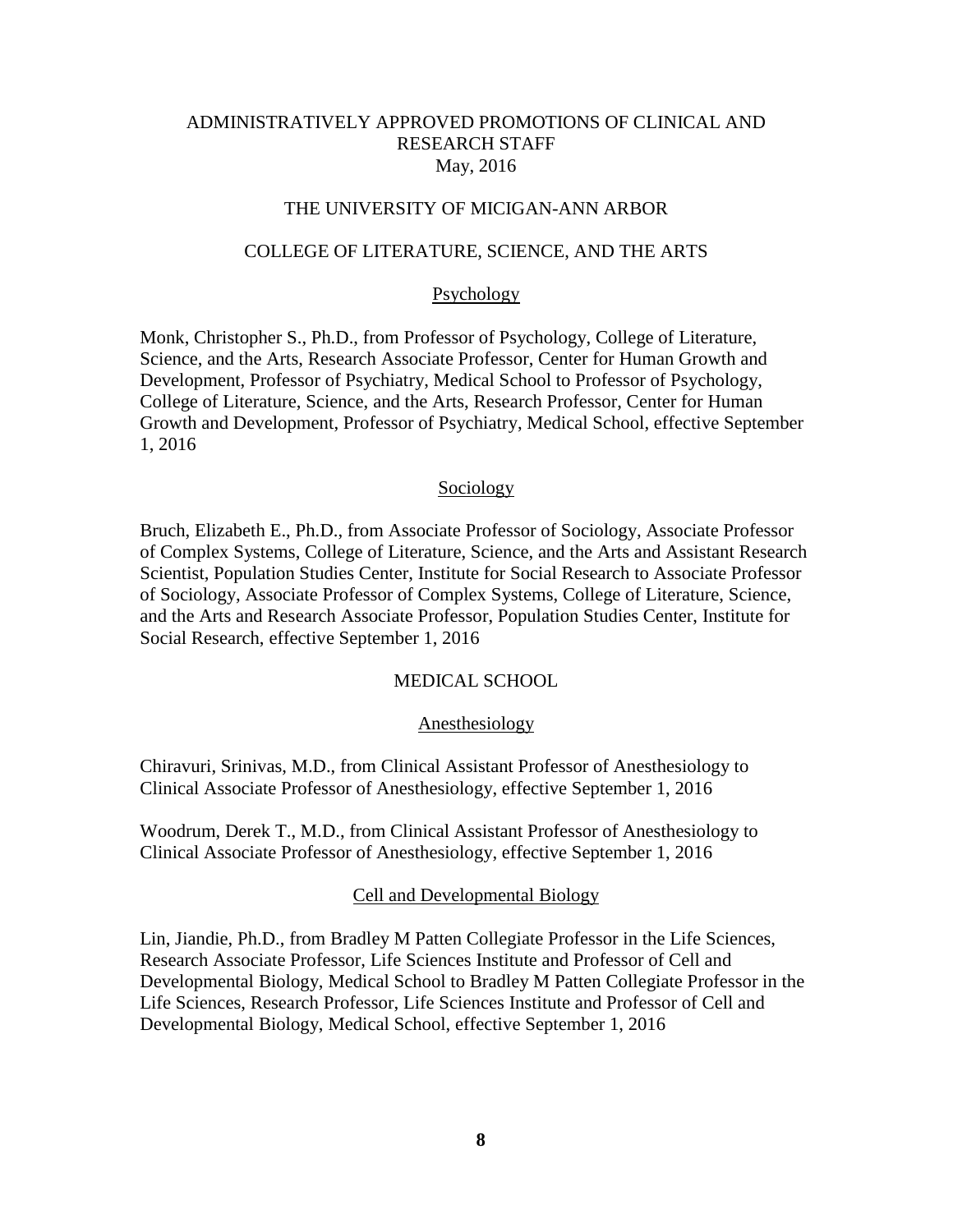#### THE UNIVERSITY OF MICIGAN-ANN ARBOR

#### MEDICAL SCHOOL (continued)

#### Dermatology

Bichakjian, Christopher K., M.D., from Clinical Associate Professor of Dermatology to Clinical Professor of Dermatology, effective September 1, 2016

Helfrich, Yolanda R., M.D., from Clinical Assistant Professor of Dermatology to Clinical Associate Professor of Dermatology, effective September 1, 2016

#### Emergency Medicine

Rogers, Alexander J., M.D., from Clinical Assistant Professor of Emergency Medicine and Clinical Assistant Professor of Pediatrics and Communicable Diseases to Clinical Associate Professor of Emergency Medicine and Clinical Associate Professor of Pediatrics and Communicable Diseases, effective September 1, 2016

#### Family Medicine

Rockwell, Pamela G., D.O., from Clinical Assistant Professor of Family Medicine to Clinical Associate Professor of Family Medicine, effective September 1, 2016

Warber, Sara L., M.D., from Clinical Associate Professor of Family Medicine to Clinical Professor of Family Medicine, effective September 1, 2016

#### Internal Medicine

Baldwin, James L., M.D., from Clinical Associate Professor of Internal Medicine to Clinical Professor of Internal Medicine, effective September 1, 2016

Gandhi, Tejal N., M.D., from Clinical Assistant Professor of Internal Medicine to Clinical Associate Professor of Internal Medicine, effective September 1, 2016

Rohde, Jeffrey M., M.D., from Clinical Assistant Professor of Internal Medicine to Clinical Associate Professor of Internal Medicine, effective September 1, 2016

Rothberg, Amy E., M.D., from Assistant Professor of Internal Medicine, Medical School and Associate Professor of Nutritional Sciences, School of Public Health to Associate Professor of Internal Medicine, Medical School and Associate Professor of Nutritional Sciences, School of Public Health, effective September 1, 2016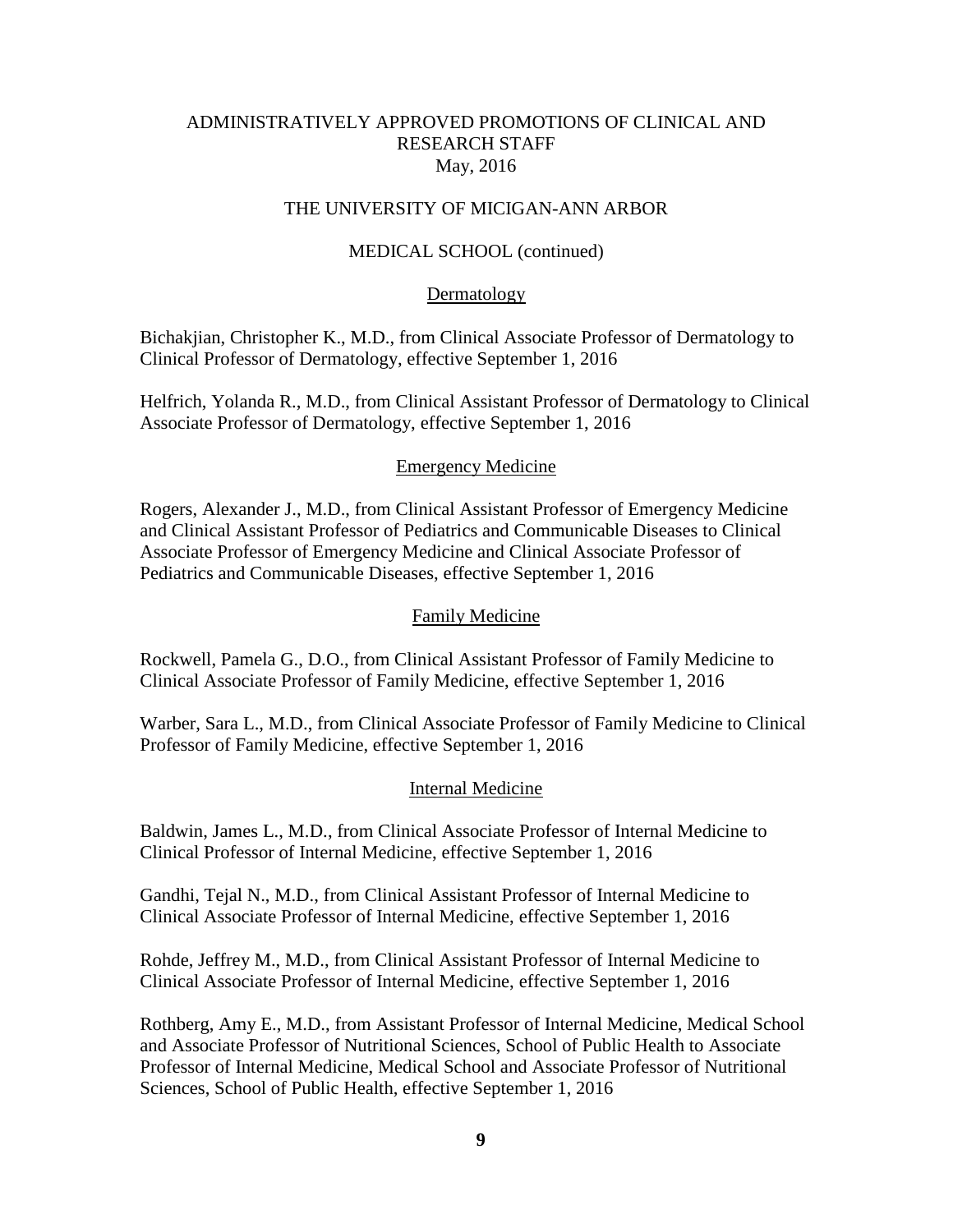# THE UNIVERSITY OF MICIGAN-ANN ARBOR

# MEDICAL SCHOOL (continued)

## Internal Medicine (continued)

Saad, Richard J., M.D., from Clinical Assistant Professor of Internal Medicine to Clinical Associate Professor of Internal Medicine, effective September 1, 2016

Schotland, Helena M., M.D., from Clinical Assistant Professor of Internal Medicine to Clinical Associate Professor of Internal Medicine, effective September 1, 2016

Choi, Seok Ki, Ph.D., from Research Assistant Professor, Michigan Nanotechnology Institute of Medicine and Biological Sciences and Research Assistant Professor, Internal Medicine to Research Associate Professor, Michigan Nanotechnology Institute of Medicine and Biological Sciences and Research Associate Professor, Internal Medicine, effective September 1, 2016

Lundy, Steven K., Ph.D., from Research Assistant Professor, Internal Medicine to Research Associate Professor, Internal Medicine, effective September 1, 2016

Wang, Su He, Ph.D., from Associate Research Scientist, Internal Medicine and Associate Research Scientist, Michigan Nanotechnology Institute of Medicine and Biological Sciences to Research Associate Professor, Internal Medicine and Research Associate Professor, Michigan Nanotechnology Institute of Michigan and Biological Sciences, effective September 1, 2016

# **Neurology**

Chou, Kelvin L., M.D., from Thomas H and Susan C Brown Early Career Professor of Neurology, Clinical Associate Professor of Neurology and Clinical Associate Professor of Neurosurgery to Thomas H and Susan C Brown Early Career Professor of Neurology, Clinical Professor of Neurology and Clinical Professor of Neurosurgery, effective September 1, 2016

Glynn, Simon M., M.D., from Clinical Assistant Professor of Neurology to Clinical Associate Professor of Neurology, effective September 1, 2016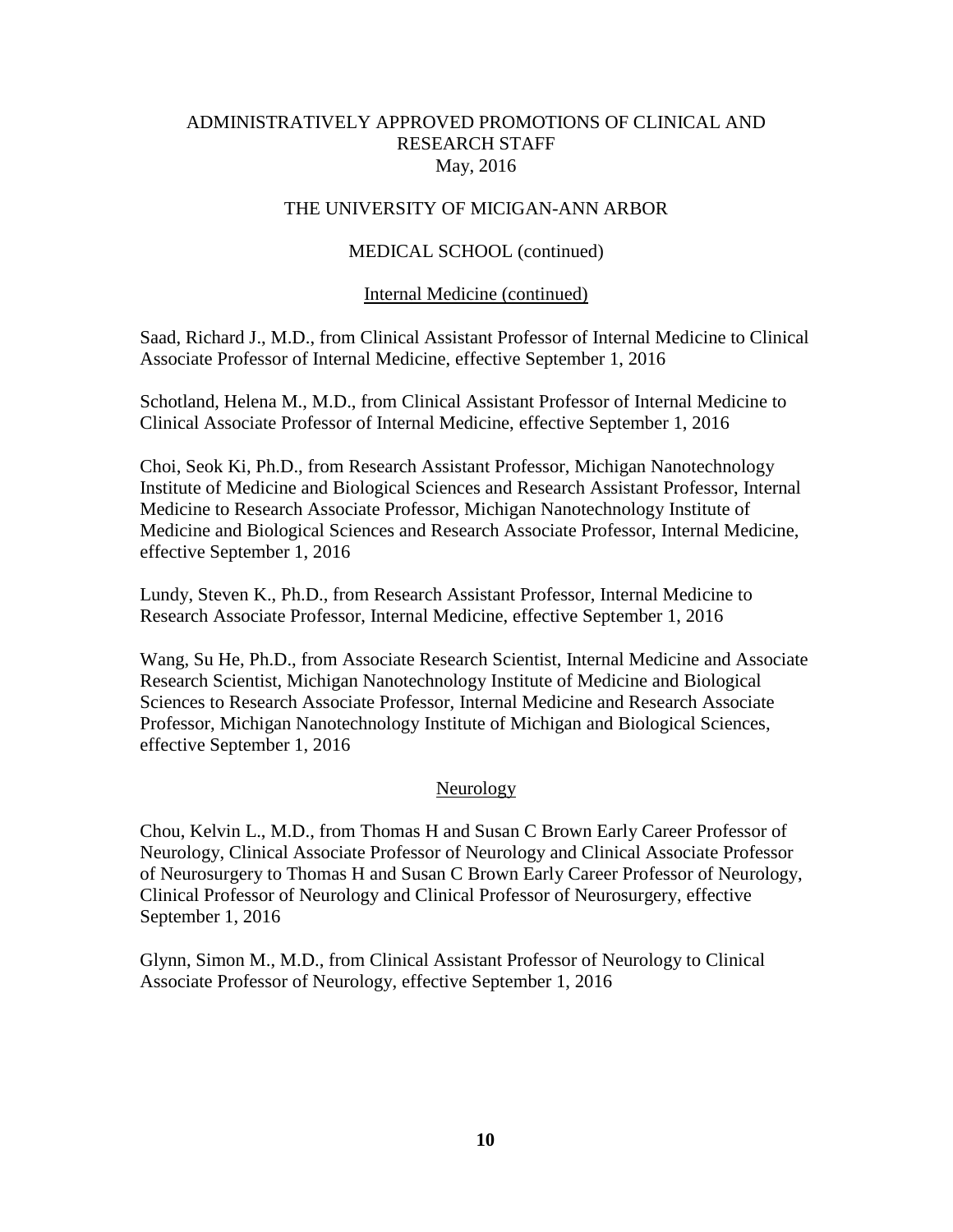# THE UNIVERSITY OF MICIGAN-ANN ARBOR

## MEDICAL SCHOOL (continued)

#### Neurosurgery

La Marca, Frank, M.D., from Clinical Associate Professor of Neurosurgery and Clinical Associate Professor of Orthopaedic Surgery to Clinical Professor of Neurosurgery and Clinical Professor of Orthopaedic Surgery, effective September 1, 2016

Yang, Lynda J., M.D., from Clinical Associate Professor of Neurosurgery to Clinical Professor of Neurosurgery, effective September 1, 2016

Hua, Ya, M.D., from Research Associate Professor, Neurosurgery to Research Professor, Neurosurgery, effective September 1, 2016

### Obstetrics and Gynecology

Anderson, Frank W.J., M.D., from Clinical Associate Professor of Obstetrics and Gynecology, Medical School and Clinical Associate Professor of Health Behavior and Health Education, School of Public Health to Clinical Professor of Obstetrics and Gynecology, Medical School and Clinical Professor of Health Behavior and Health Education, School of Public Health, effective September 1, 2016

#### Otolaryngology-Head and Neck Surgery

Garetz, Susan L., M.D., from Clinical Associate Professor of Otolaryngology-Head and Neck Surgery and Clinical Associate Professor of Neurology to Clinical Professor of Otolaryngology-Head and Neck Surgery and Clinical Professor of Neurology, effective September 1, 2016

Malloy, Kelly M., M.D., from Clinical Assistant Professor of Otolaryngology-Head and Neck Surgery to Clinical Associate Professor of Otolaryngology-Head and Neck Surgery, effective September 1, 2016

#### Pathology

Betz, Bryan L., Ph.D., from Clinical Assistant Professor of Pathology to Clinical Associate Professor of Pathology, effective September 1, 2016

Mehra, Rohit, M.D., from Clinical Assistant Professor of Pathology to Clinical Associate Professor of Pathology, effective September 1, 2016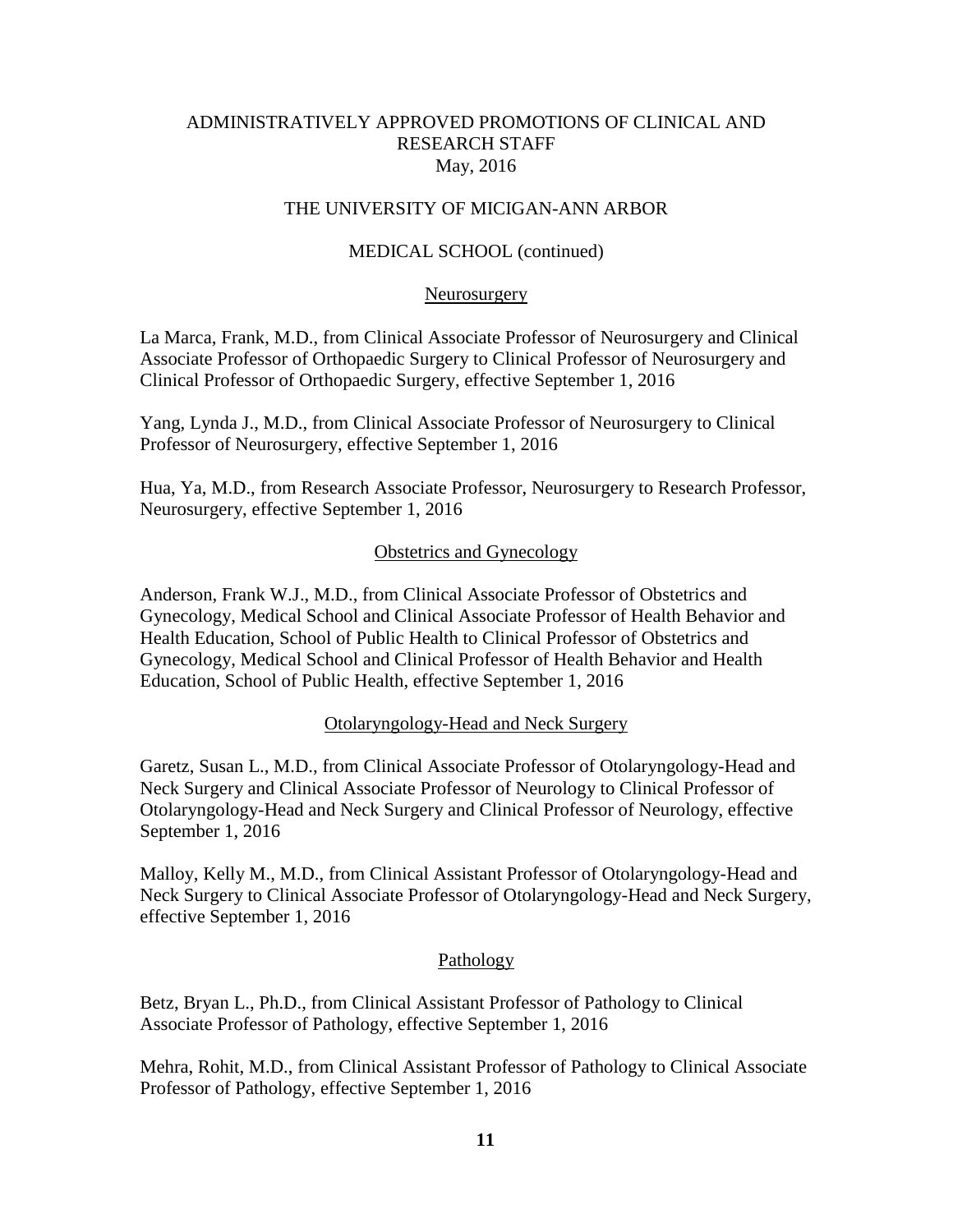### THE UNIVERSITY OF MICIGAN-ANN ARBOR

#### MEDICAL SCHOOL (continued)

#### Pediatrics and Communicable Diseases

LaPage, Martin J., M.D., Clinical Assistant Professor of Pediatrics and Communicable Diseases to Clinical Associate Professor of Pediatrics and Communicable Diseases, effective September 1, 2016

Sajjan, Umadevi, Ph.D., from Research Assistant Professor, Pediatrics and Communicable Diseases to Research Associate Professor, Pediatrics and Communicable Diseases, effective September 1, 2016

Mody, Rajen, M.B.B.S., from Clinical Associate Professor of Pediatrics and Communicable Diseases to Clinical Professor of Pediatrics and Communicable Diseases, effective September 1, 2016

Mychaliska, Kerry P., M.D., from Clinical Assistant Professor of Pediatrics and Communicable Diseases to Clinical Associate Professor of Pediatrics and Communicable Diseases, effective September 1, 2016

Niedner, Matthew F., from Clinical Assistant Professor of Pediatrics and Communicable Diseases to Clinical Associate Professor of Pediatrics and Communicable Diseases, effective September 1, 2016

Owens, Gabe E., Ph.D., from Clinical Assistant Professor of Pediatrics and Communicable Diseases to Clinical Associate Professor of Pediatrics and Communicable Diseases, effective September 1, 2016

Owens, Sonal T., M.D., from Clinical Assistant Professor of Pediatrics and Communicable Diseases to Clinical Associate Professor of Pediatrics and Communicable Diseases, effective September 1, 2016

Sarkar, Subrata, M.B.B.S., from Clinical Associate Professor of Pediatrics and Communicable Diseases to Clinical Professor of Pediatrics and Communicable Diseases, effective September 1, 2016

Van der Velde, Mary E., M.D., from Clinical Associate Professor of Pediatrics and Communicable Diseases to Clinical Professor of Pediatrics and Communicable Diseases, effective September 1, 2016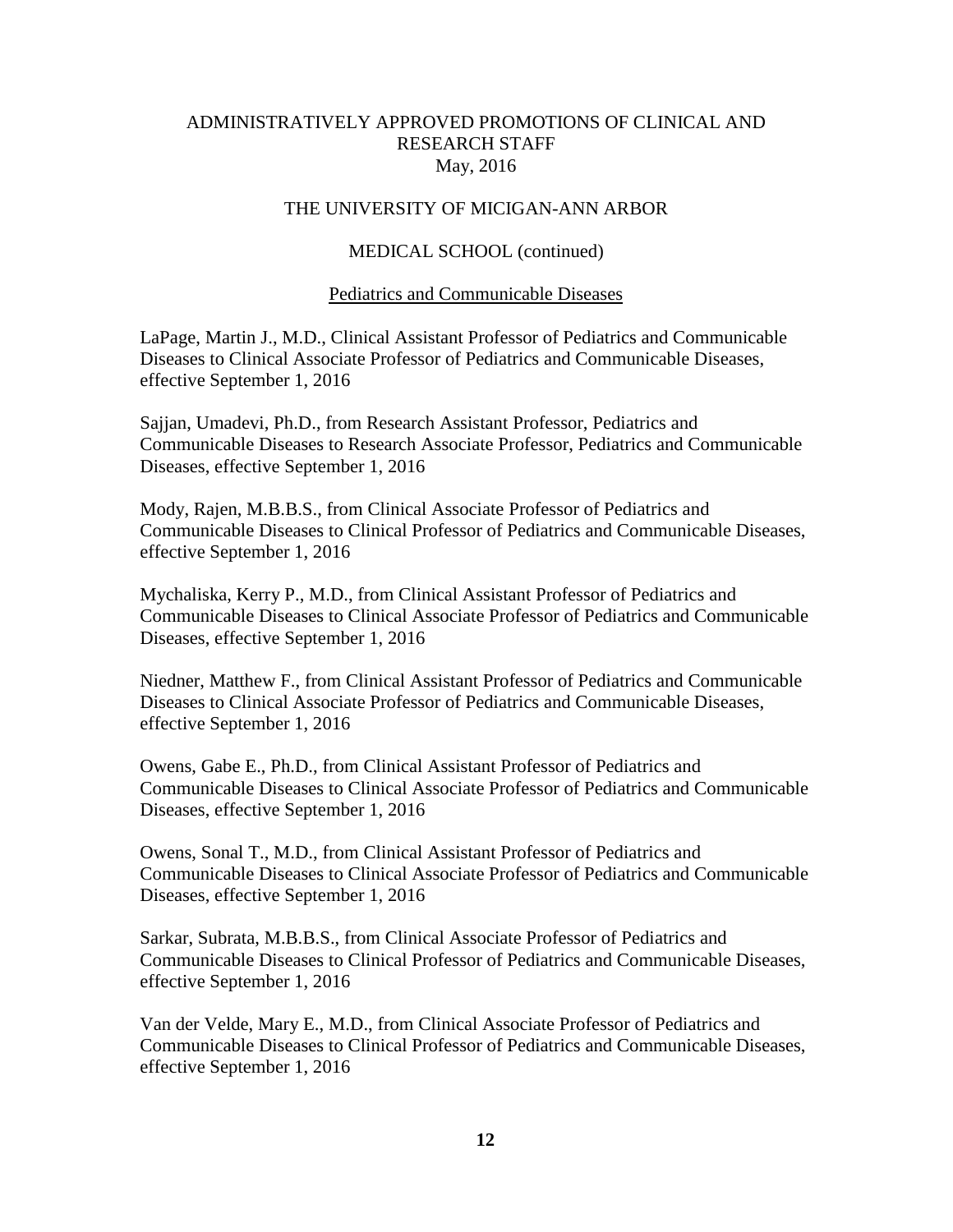### THE UNIVERSITY OF MICIGAN-ANN ARBOR

#### MEDICAL SCHOOL (continued)

#### Physical Medicine and Rehabilitation

Rodriguez, Gianna M., M.D., from Clinical Assistant Professor of Physical Medicine and Rehabilitation to Clinical Associate Professor of Physical Medicine and Rehabilitation, effective September 1, 2016

## **Psychiatry**

Hirshbein, Laura D., Ph.D., from Clinical Associate Professor of Psychiatry to Clinical Professor of Psychiatry, effective September 1, 2016

Kees, Michelle R., Ph.D., from Clinical Assistant Professor of Psychiatry to Clinical Associate Professor of Psychiatry, effective September 1, 2016

#### Radiation Oncology

Matuszak, Martha M., Ph.D., from Clinical Assistant Professor of Radiation Oncology, Medical School and Assistant Professor of Nuclear Engineering and Radiological Sciences, College of Engineering to Clinical Associate Professor of Radiation Oncology, Medical School and Assistant Professor of Nuclear Engineering and Radiological Sciences, effective September 1, 2016

Moran, Jean M., Ph.D., from Clinical Associate Professor of Radiation Oncology to Clinical Professor of Radiation Oncology, effective September 1, 2016

Ritter, Timothy A., Ph.D., from Clinical Assistant Professor of Radiation Oncology to Clinical Associate Professor of Radiation Oncology, effective September 1, 2016

Roberts, Donald A., Ph.D., from Clinical Assistant Professor of Radiation Oncology to Clinical Associate Professor of Radiation Oncology, effective September 1, 2016

#### Radiology

Bapuraj, J. Rajiv, M.D., from Clinical Assistant Professor of Radiology to Clinical Associate Professor of Radiology, effective September 1, 2016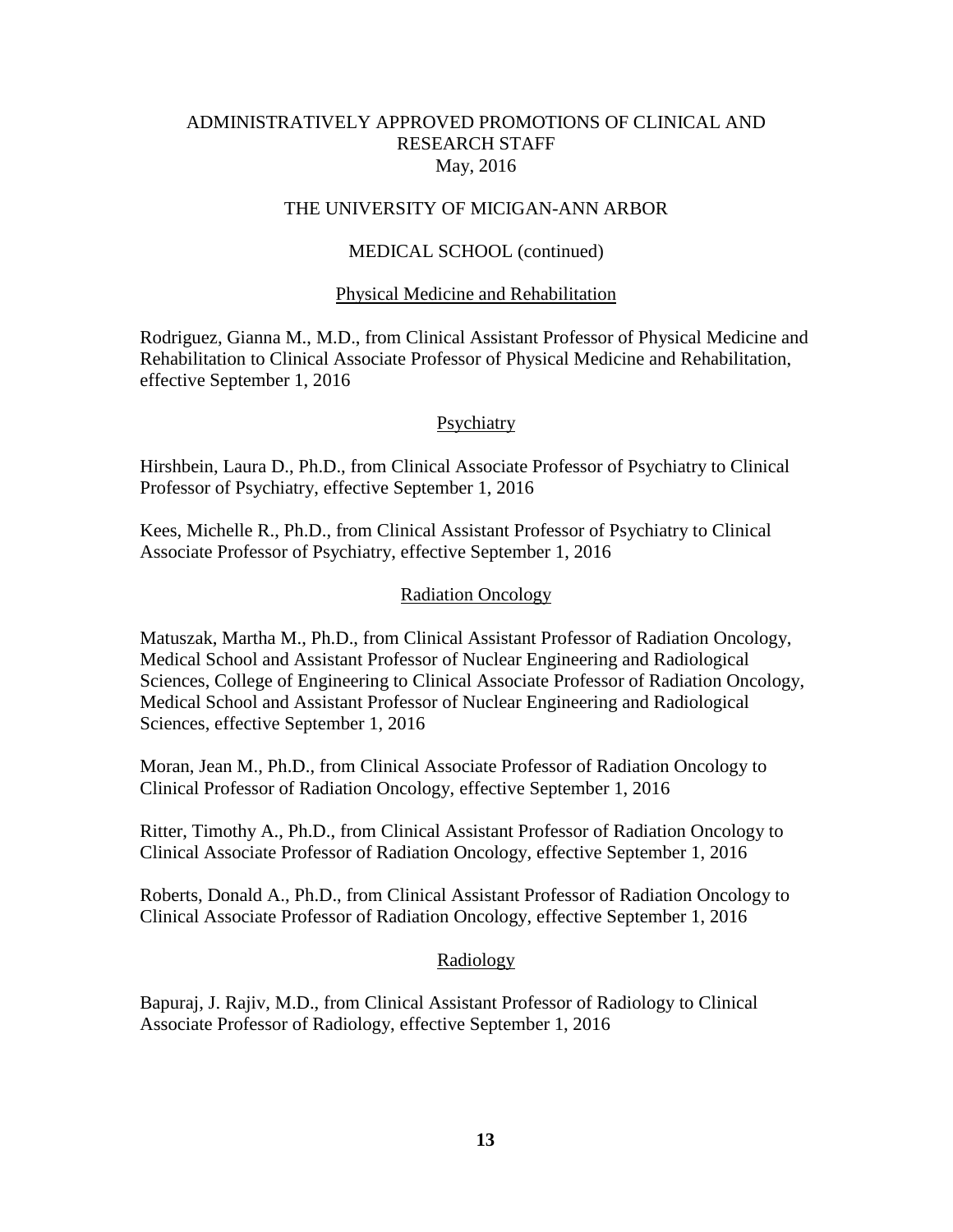#### THE UNIVERSITY OF MICIGAN-ANN ARBOR

#### MEDICAL SCHOOL (continued)

#### Radiology (continued)

Davenport, Matthew S., M.D., from Clinical Assistant Professor of Radiology and Clinical Assistant Professor of Urology to Clinical Associate Professor of Radiology and Clinical Associate Professor of Urology, effective September 1, 2016

Parmar, Hemant, M.B.B.S., from Clinical Associate Professor of Radiology to Clinical Professor of Radiology, effective September 1, 2016

Shah, Gaurang, M.B.B.S., from Clinical Associate Professor of Radiology to Clinical Professor of Radiology, effective September 1, 2016

Yablon, Corrie M., M.D., from Clinical Assistant Professor of Radiology to Clinical Associate Professor of Radiology, effective September 1, 2016

#### Surgery

Momoh, Adeyiza O., M.D., from Clinical Assistant Professor of Surgery to Clinical Associate Professor of Surgery, effective September 1, 2016

#### **Urology**

Stoffel, John T., M.D., from Clinical Associate Professor of Urology to Clinical Professor of Urology, effective September 1, 2016

#### SCHOOL OF NURSING

Darling-Fisher, Cynthia S., Ph.D., from Clinical Assistant Professor of Nursing to Clinical Associate Professor of Nursing, effective September 1, 2016

#### COLLEGE OF PHARMACY

Mohammad, Rima, Pharm.D., from Clinical Assistant Professor of Pharmacy to Clinical Associate Professor of Pharmacy, effective September 1, 2016

Remington, Tami, Pharm.D., from Clinical Associate Professor of Pharmacy to Clinical Professor of Pharmacy, effective September 1, 2016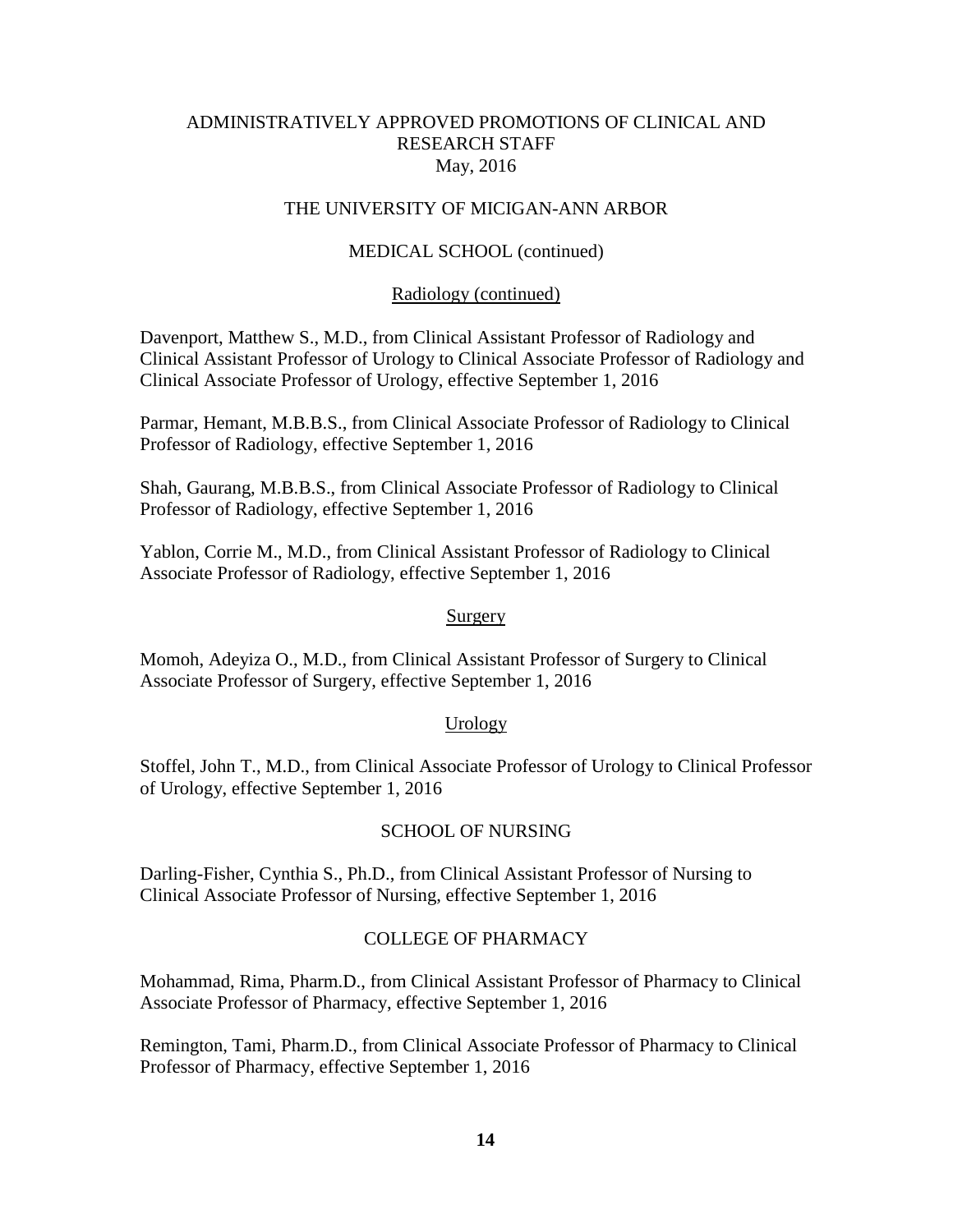#### THE UNIVERSITY OF MICIGAN-ANN ARBOR

#### COLLEGE OF PHARMACY (continued)

Wagner, Deborah, Pharm.D., from Clinical Associate Professor of Pharmacy, College of Pharmacy and Clinical Associate Professor of Anesthesiology, Medical School to Clinical Professor of Pharmacy, College of Pharmacy and Clinical Professor, Anesthesiology, Medical School, effective September 1, 2016

#### SCHOOL OF PUBLIC HEALTH

#### Environmental Health Sciences

Morishita, Masako, Ph.D., from Research Assistant Professor, Environmental Health Sciences to Research Associate Professor, Environmental Health Sciences, effective September 1, 2016

### INSTITUTE FOR SOCIAL RESEARCH

#### Survey Research Center

Clarke, Philippa, Ph.D., from Research Associate Professor, Survey Research Center, Institute for Social Research and Research Associate Professor, Epidemiology, School of Public Health to Research Professor, Survey Research Center, Institute for Social Research and Research Professor, Epidemiology, School of Public Health, effective September 1, 2016

Levy, Helen, Ph.D., from Research Associate Professor, Survey Research Center, Institute for Social Research, Research Associate Professor, Gerald R Ford School of Public Policy and Assistant Research Scientist, Health Management and Policy, School of Public Health to Research Professor, Survey Research Center, Institute for Social Research, Research Professor, Gerald R Ford School of Public Policy and Research Professor, Health Management and Policy, School of Public Health, effective September 1, 2016

Patrick, Megan, Ph.D., from Research Assistant Professor, Survey Research Center to Research Associate Professor, Survey Research Center, effective September 1, 2016

Savolainen, Jukka, Ph.D., from Research Scientist, Inter-University Consortium for Political and Social Research to Research Professor, Inter-University Consortium for Political and Social Research, effective September 1, 2016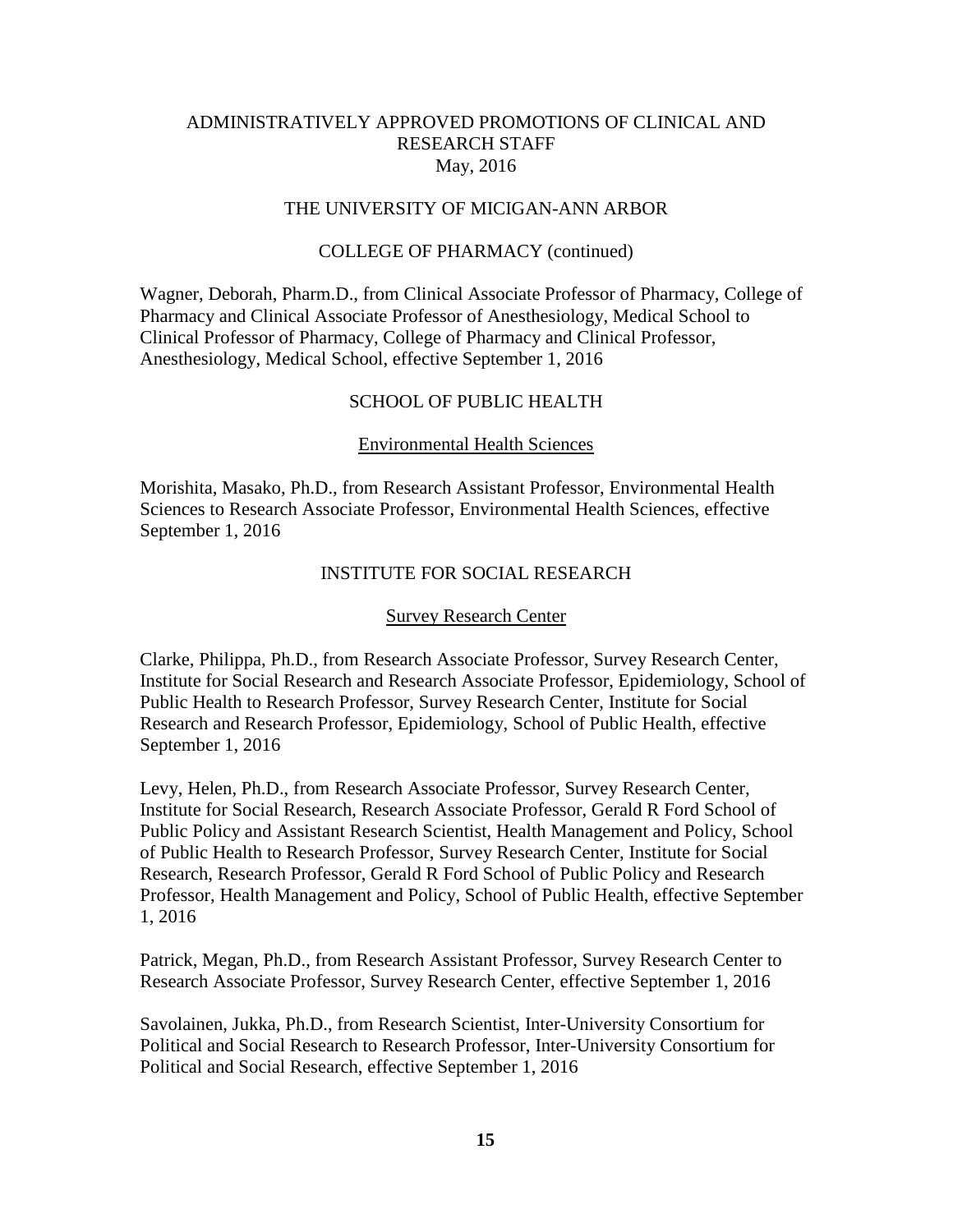# THE UNIVERSITY OF MICIGAN-ANN ARBOR

#### INSTITUTE FOR SOCIAL RESEARCH (continued)

#### Survey Research Center (continued)

West, Brady, Ph.D., from Research Assistant Professor, Survey Research Center to Research Associate Professor, Survey Research Center, effective September 1, 2016

### UNIVERSITY OF MICHIGAN TRANSPORTATION RESEARCH INSTITUTE

Flannagan, Carol, Ph.D., from Associate Research Scientist, University of Michigan Transportation Research Institute to Research Associate Professor, University of Michigan Transportation Research Institute, effective September 1, 2016

Rupp, Jonathan, Ph.D., from Research Associate Professor, University of Michigan Transportation Research Institute, Research Associate Professor, Emergency Medicine, Medical School and Research Associate Professor, Biomedical Engineering, College of Engineering to Research Professor, University of Michigan Transportation Research Institute, Research Professor, Emergency Medicine, Medical School and Research Professor, Biomedical Engineering, College of Engineering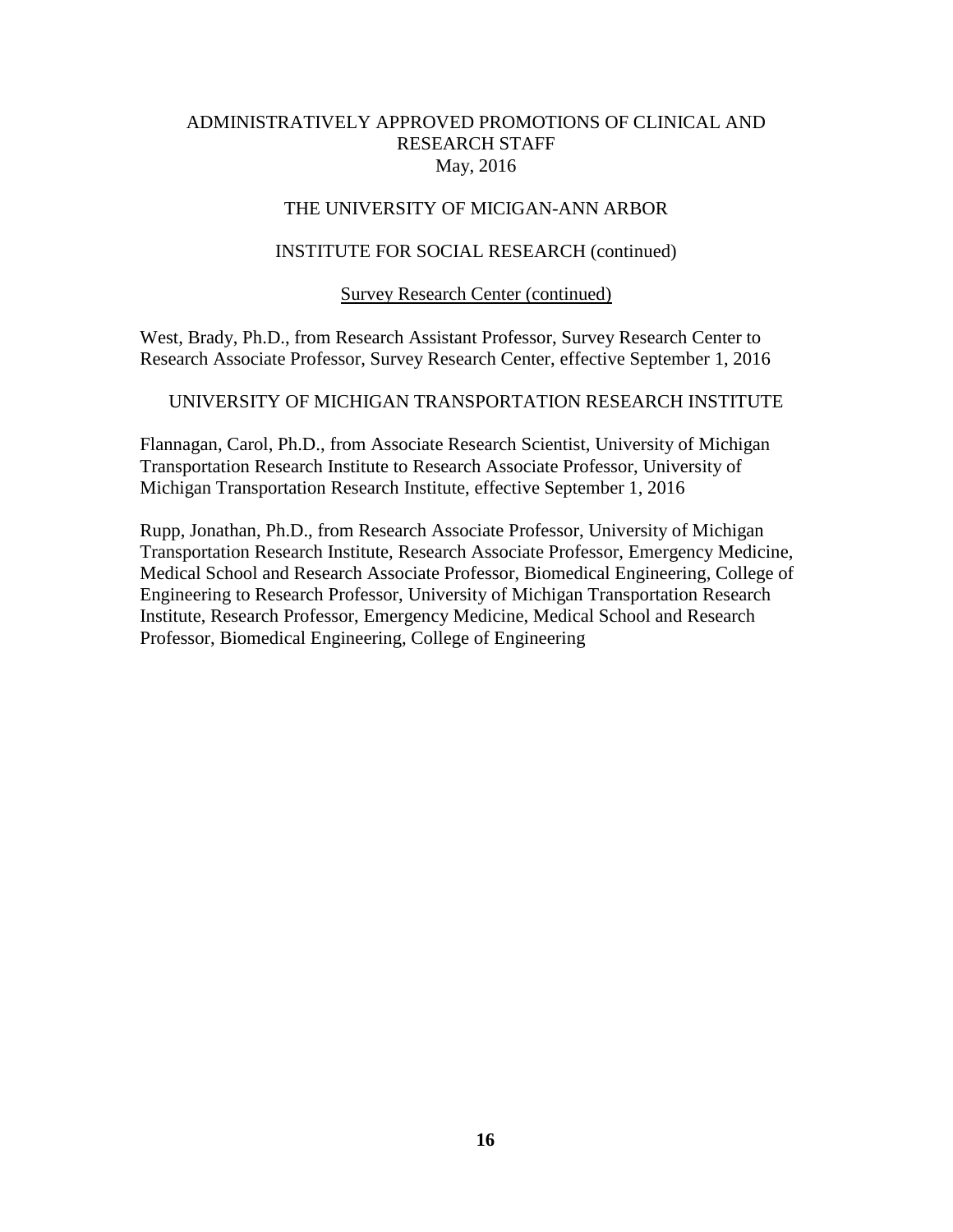# ADMINISTRATIVELY APPROVED EMERITUS/A FACULTY APPOINTMENTS May, 2016

## THE UNIVERSITY OF MICHIGAN – ANN ARBOR

#### MEDICAL SCHOOL

#### Orthopaedic Surgery

Goldstein, Steven A., Ph.D., Professor Emeritus of Mechanical Engineering, Professor Emeritus of Biomedical Engineering, College of Engineering and Professor Emeritus of Orthopaedic Surgery, Medical School, effective July 1, 2016 to June 30, 2017

Matthews, Larry S., M.D., Professor Emeritus of Orthopaedic Surgery, effective October 8, 2016 to October 7, 2017

Roeser, Waldomar M., M.D., Clinical Assistant Professor Emeritus of Orthopaedic Surgery, effective September 1, 2016 to August 31, 2017

#### Orthopaedic Surgery

Hensinger, Robert N., M.D., Professor Emeritus of Orthopaedic Surgery, effective September 1, 2016 to August 31, 2017

#### SCHOOL OF PUBLIC HEALTH

#### **Biostatistics**

Brown, Morton B., Ph.D., Professor Emeritus of Biostatistics, effective June 1, 2016 to May 31, 2017

#### SCHOOL OF SOCIAL WORK

Faller, Kathleen C., Ph.D., Professor Emerita of Social Work, effective July 1, 2016 to March 31, 2017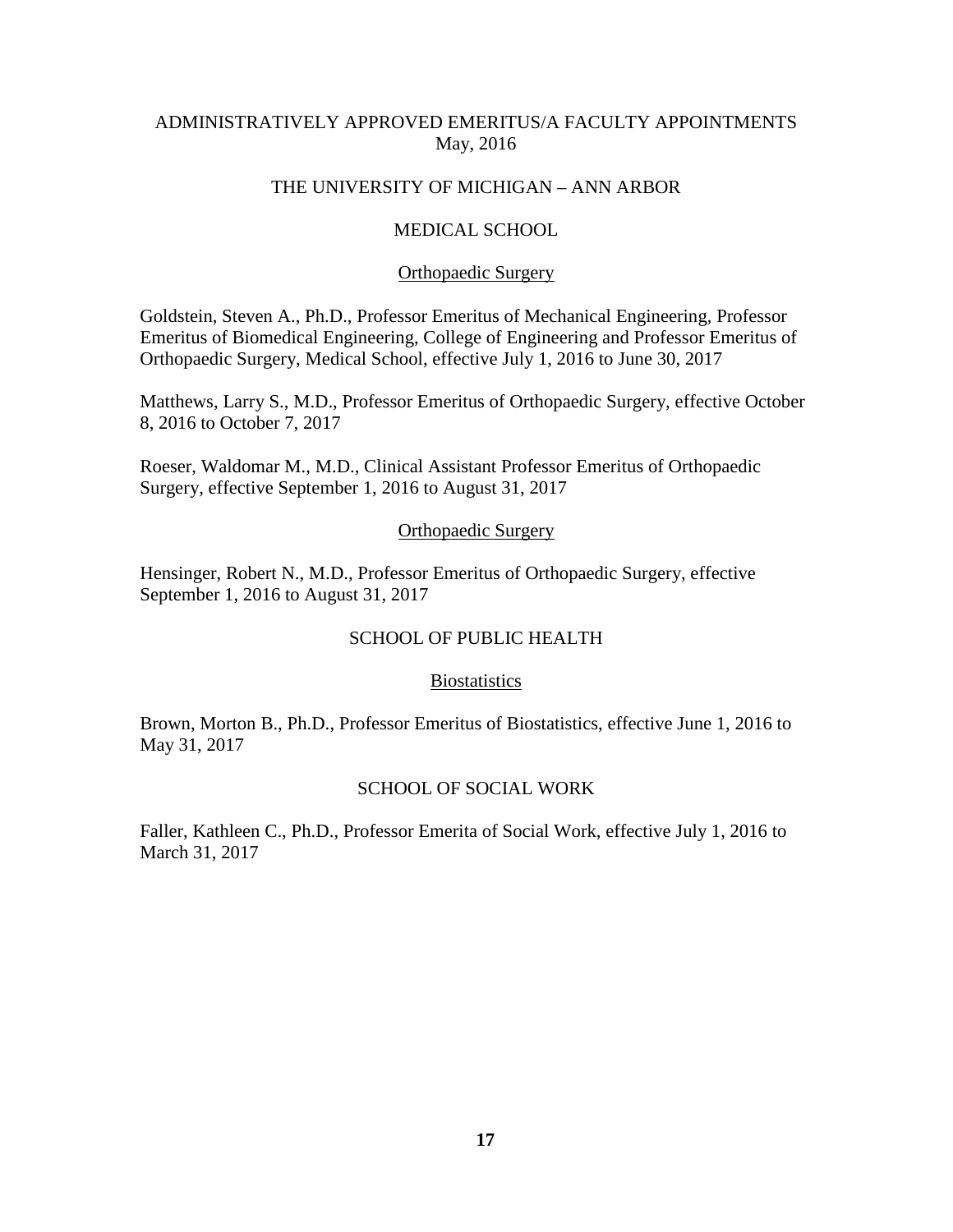#### THE UNIVERSITY OF MICHIGAN – ANN ARBOR

#### STEPHEN M ROSS SCHOOL OF BUSINESS

Dutton, Jane E., Ph.D., Robert L Kahn Distinguished University Professor of Business Administration and Psychology, Professor of Organizational Behavior, Human Resource Management, Corporate Strategy and International Business, with tenure, Stephen M Ross School of Business and Professor of Psychology, without tenure, College of Literature, Science, and the Arts, on sabbatical leave effective September 1, 2016 to December 31, 2016, to re-write a new version of a book on building high quality connections and complete papers for submission on positive identity infusion. Work will be done in Ann Arbor, Michigan.

Indjejikian, Raffi J., Ph.D., Carleton H Griffin-Deloitte and Touche LLP Collegiate Professor of Accounting and Professor of Accounting, with tenure, on sabbatical leave effective January 1, 2017 to May 31, 2017, to conduct research on the role of accountingbased performance measures in performance evaluation and compensation. Work will be done at the University of Munich, Germany and the Arizona State University, Tempe, Arizona.

Bishara, Norman D., J.D., Associate Professor of Business, with tenure, on sabbatical leave effective September 1, 2016 to May 31, 2017, to conduct research to expand and diversify the intersection of business law and business ethics and to continue research on corruption and business. Work will be done at the IESE Business School, Barcelona, Spain.

Wooten, David B., Ph.D., Alfred L Edwards Collegiate Professor and Associate Professor of Marketing, with tenure, on sabbatical leave effective September 1, 2016 to December 31, 2016, to continue research on consumer socialization and public policy implications. Work will be done in Ann Arbor, Michigan.

# COLLEGE OF ENGINEERING

#### Biomedical Engineering

Elsayed, Mohamed E.H., Ph.D., Associate Professor of Biomedical Engineering, with tenure and Associate Professor of Macromolecular Science and Engineering, without tenure, on research leave effective September 1, 2016 to May 31, 2017, to serve as an onsite advisor on the development of oral biologics for treatment of cancer and diabetes. Work will be done at Eli Lilly Corporation, Indianapolis, Indiana.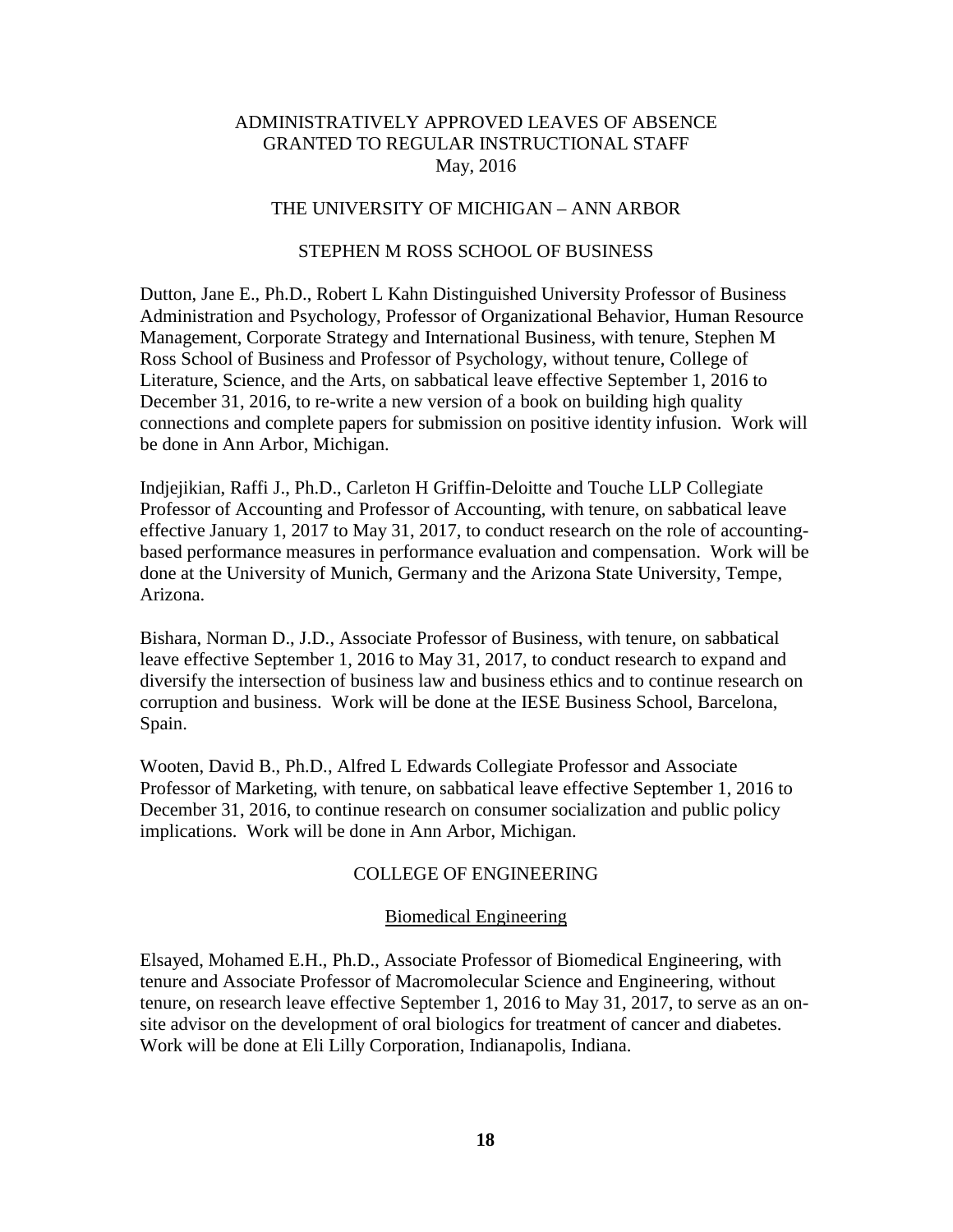### THE UNIVERSITY OF MICHIGAN – ANN ARBOR

#### COLLEGE OF ENGINEERING (continued)

#### Mechanical Engineering

Garikipati, Krishnakumar R., Ph.D., Professor of Mechanical Engineering, with tenure, College of Engineering and Professor of Mathematics, without tenure, College of Literature, Science, and the Arts, on sabbatical leave effective January 1, 2016 to May 31, 2016, to further develop work in the area of data-driven model development. Work will be done in Ann Arbor, Michigan.

Lu, Wei, Ph.D., Professor of Mechanical Engineering, with tenure, on sabbatical leave effective January 1, 2016 to May 31, 2016, to develop a new research direction that integrates nanomechanical structures and battery electrochemistry from bottom-up, enabling a new type of composites for both mechanical and energy storage functions and to investigate using 3D printing process to pattern such structures. Work will be done at the Shanghai Jiao Tong University, Shanghai, China and the Tsinghua University, Beijing, China.

Meyhofer, Edgar, Ph.D., Professor of Mechanical Engineering, with tenure and Professor of Biomedical Engineering, without tenure, on sabbatical leave effective January 1, 2016 to May 31, 2016, to systematically advance a new research direction in the laboratory related to the study of thermal rectification and heat transfer enhancement via near-field radiation. Work will be done in Ann Arbor, Michigan.

Shih, Albert J., Ph.D., Professor of Mechanical Engineering, with tenure, Professor of Biomedical Engineering, without tenure and Professor of Integrative Systems and Design, without tenure, on sabbatical leave effective January 1, 2016 to May 31, 2016, to prepare two textbooks entitled "Machining and Machine Tools" and "Needles and Soft Tissue Cutting Mechanics". Work will be done in Ann Arbor, Michigan.

Pipe, Kevin P., Ph.D., Associate Professor of Mechanical Engineering, with tenure and Associate Professor of Electrical Engineering and Computer Science, without tenure, on sabbatical leave effective January 1, 2016 to May 31, 2016, to conduct research on organic thermoelectric energy conversion and polymer heat transfer which have recently arisen. Work will be done in Ann Arbor, Michigan.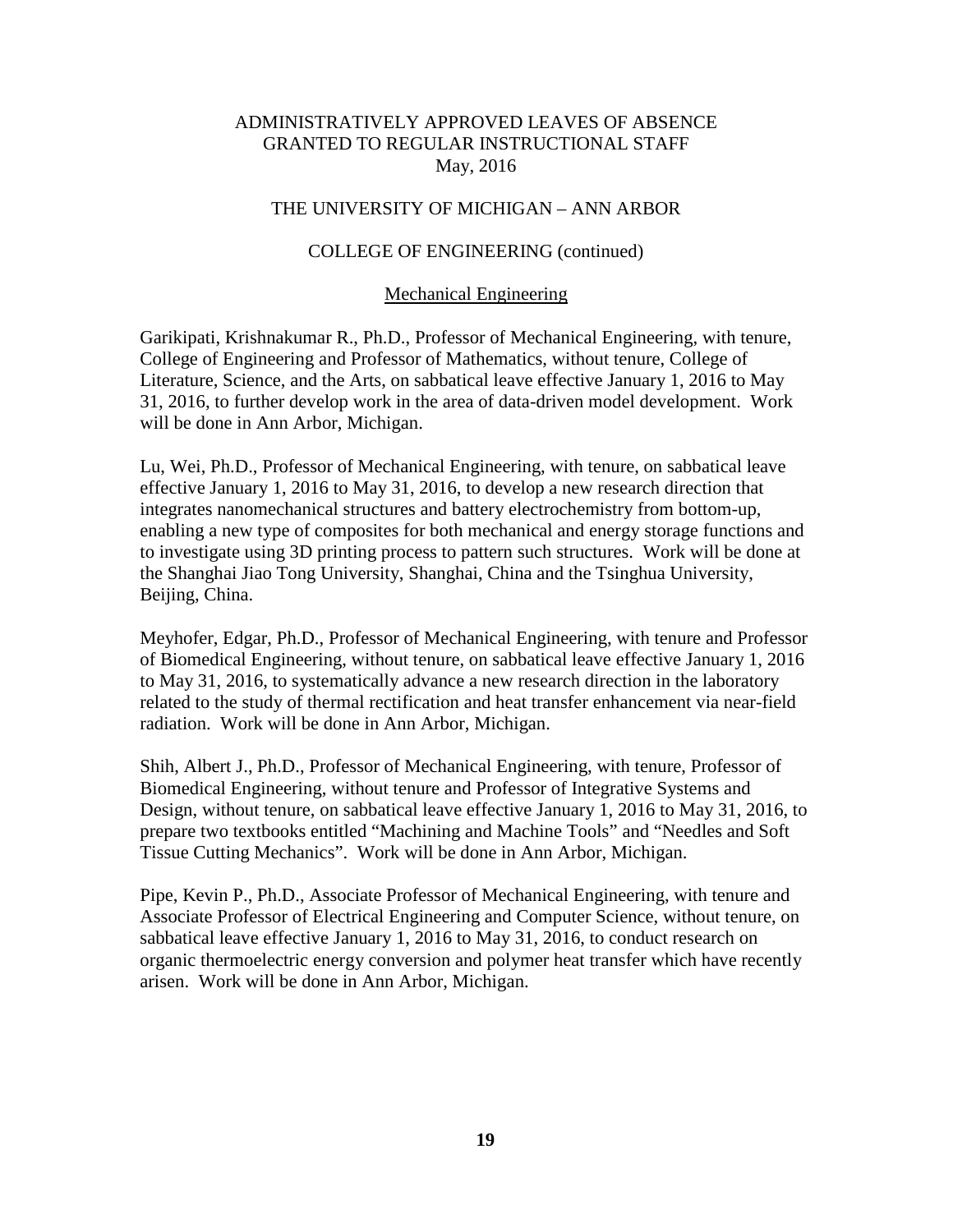#### THE UNIVERSITY OF MICHIGAN – ANN ARBOR

#### COLLEGE OF ENGINEERING (continued)

#### Mechanical Engineering (continued)

Sienko, Kathleen H., Ph.D., Arthur F Thurnau Professor, Associate Professor of Mechanical Engineering, with tenure and Associate Professor of Biomedical Engineering, without tenure, on sabbatical leave effective January 1, 2016 to May 31, 2016, to develop a preliminary design framework that incorporates downstream factors affecting adoption of medical devices designed for use in low income countries, into upstream design phases. Work will be done in Ann Arbor, Michigan.

### COLLEGE OF LITERATURE, SCIENCE, AND THE ARTS

#### **Economics**

Deardorff, Alan V., Ph.D., John W Sweetland Professor of International Economics, Professor of Economics and Public Policy, Department of Economics, with tenure, College of Literature, Science, and the Arts and Professor of Public Policy, with tenure, Gerald R Ford School of Public Policy, on duty off campus leave effective January 1, 2016 to May 31, 2016, to continue work on a Glossary of International Economics. Work will be done in Ann Arbor, Michigan.

#### **Psychology**

Sandelands, Lloyd E., Ph.D., Professor of Psychology, with tenure, College of Literature, Science, and the Arts and Professor of Organizational Behavior and Human Resource Management, with tenure, Stephen M Ross School of Business, on sabbatical leave effective January 1, 2016 to December 31, 2016, to continue work on a new book that is to consist of a dozen essays about Faith and Business. Work will be done at the University of St. Thomas, Minneapolis, Minnesota; Oxford University, England and Catholic University, Washington, District of Columbia.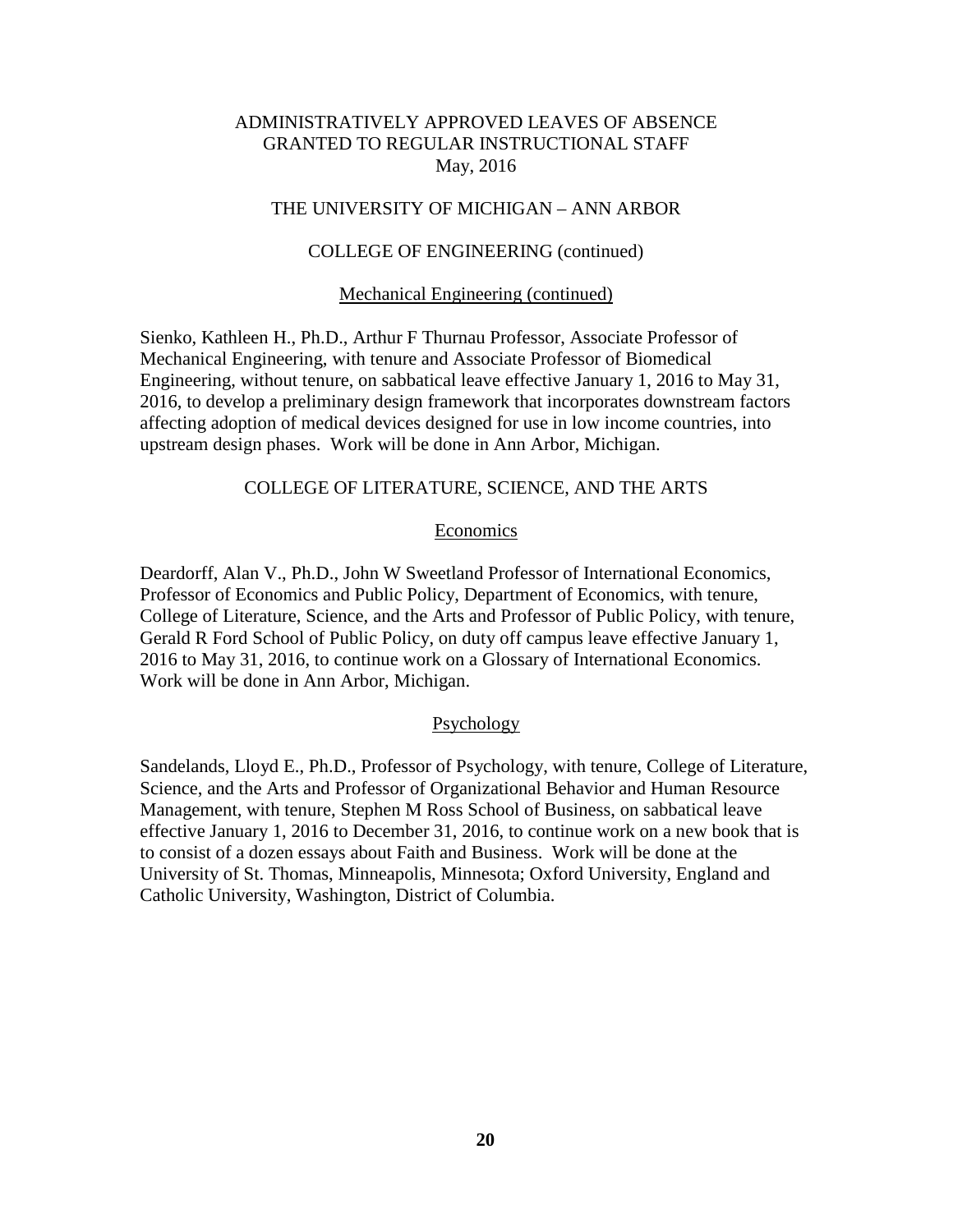#### THE UNIVERSITY OF MICHIGAN – ANN ARBOR

#### MEDICAL SCHOOL (continued)

#### Human Genetics

Camper, Sally A., Ph.D., Professor of Human Genetics, with tenure, on sabbatical leave effective April 1, 2016 to March 31, 2017, to enhance the vitality of a research program through immersion in new technologies that will be valuable to others at the University of Michigan and for submitting successful competing renewals. Work will be done at the Stanford University, Stanford, California.

#### Internal Medicine

Merid, Obsinet, M.D., Clinical Lecturer in Internal Medicine, on childcare leave effective May 15, 2016 to May 31, 2016.

#### Obstetrics and Gynecology

Mowers, Erika L., M.D., Clinical Lecturer in Obstetrics and Gynecology, on family medical leave effective April 16, 2016 to May 15, 2016.

#### Pathology

Hristov, Alexandra C., M.D., Clinical Assistant Professor of Pathology and Clinical Assistant Professor of Dermatology, on extended sick leave effective December 11, 2015 to March 31, 2016 and childcare leave effective May 2, 2016 to May 22, 2016.

Njiwaji, Chantel Y., M.D., Clinical Lecturer in Pathology, on extended sick leave effective January 4, 2016 to March 27, 2016.

#### SCHOOL OF PUBLIC HEALTH

#### Health Behavior and Health Education

Chatters, Linda M., Ph.D., Professor of Social Work, without tenure, School of Social Work and Professor of Health Behavior and Health Education, with tenure, School of Public Health, on sabbatical leave effective January 1, 2017 to May 31, 2017, to develop and complete analyses that focus on examining the religious and spirituality correlates of health and social behaviors within specific NSAL subgroups and addressing novel issues and concerns affecting respondents. Work will be done in Ann Arbor, Michigan.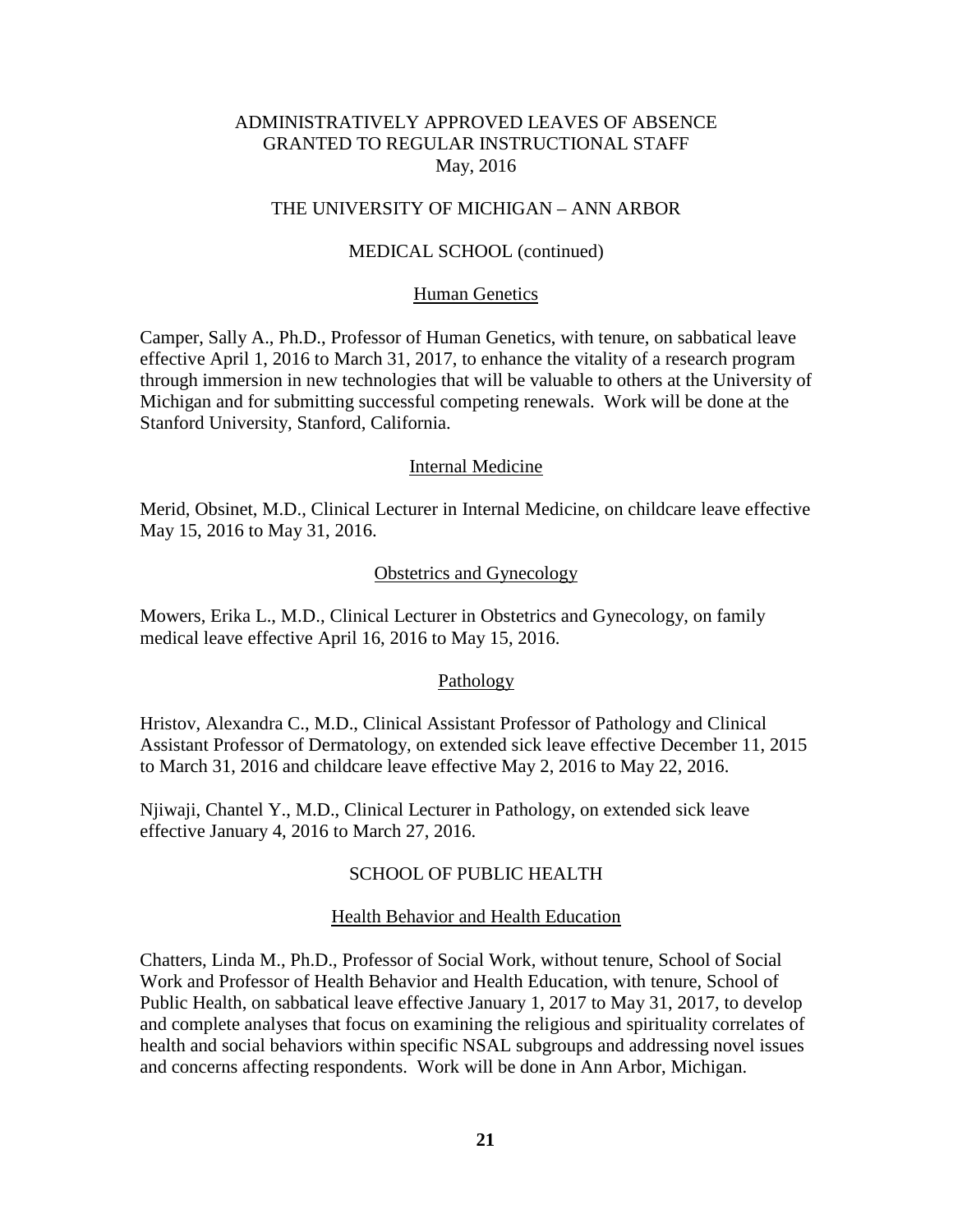## THE UNIVERSITY OF MICHIGAN – ANN ARBOR

## SCHOOL OF SOCIAL WORK

Kieffer, Edith C., Ph.D., Professor of Social Work, with tenure, on sabbatical leave effective September 1, 2016 to May 31, 2017, to pan and oversee data analyses and manuscript development on the Healthy Management Plan, Healthy Mothers on the Move and REACH Detroit Partnership's CHW intervention studies. Work will be done in Ann Arbor, Michigan.

Spencer, Michael, Ph.D., Fedele F Fauri Collegiate Professor of Social Work and Professor of Social Work, with tenure, on sabbatical leave effective September 1, 2016 to May 31, 2017, to continue research in health disparities with vulnerable and underserved populations. Work will be done in Ann Arbor, Michigan and Hawaii.

Taylor, Robert J., Ph.D., Sheila Feld Collegiate Professor of Social Work, Harold R Johnson Professor of Social Work and Professor of Social Work, with tenure, on sabbatical leave effective September 1, 2016 to December 31, 2016, to continue research on informal support networks of African Americans and Black Caribbean's and begin a project on protective factors associated with the impact of religiosity and social support on depression and anxiety among African Americans. Work will be done in Ann Arbor, Michigan.

### THE UNIVERSITY OF MICHIGAN – DEARBORN

#### COLLEGE OF EDUCATION, HEATLH AND HUMAN SERVICES

#### Education

Burke, Christopher J.F., Ph.D., Associate Professor of Education Operations, with tenure, on sabbatical leave effective January 1, 2016 to April 30, 2016, to develop a network map of the local organizations that engage in Ecojustice work. Work will be done in Dearborn, Michigan.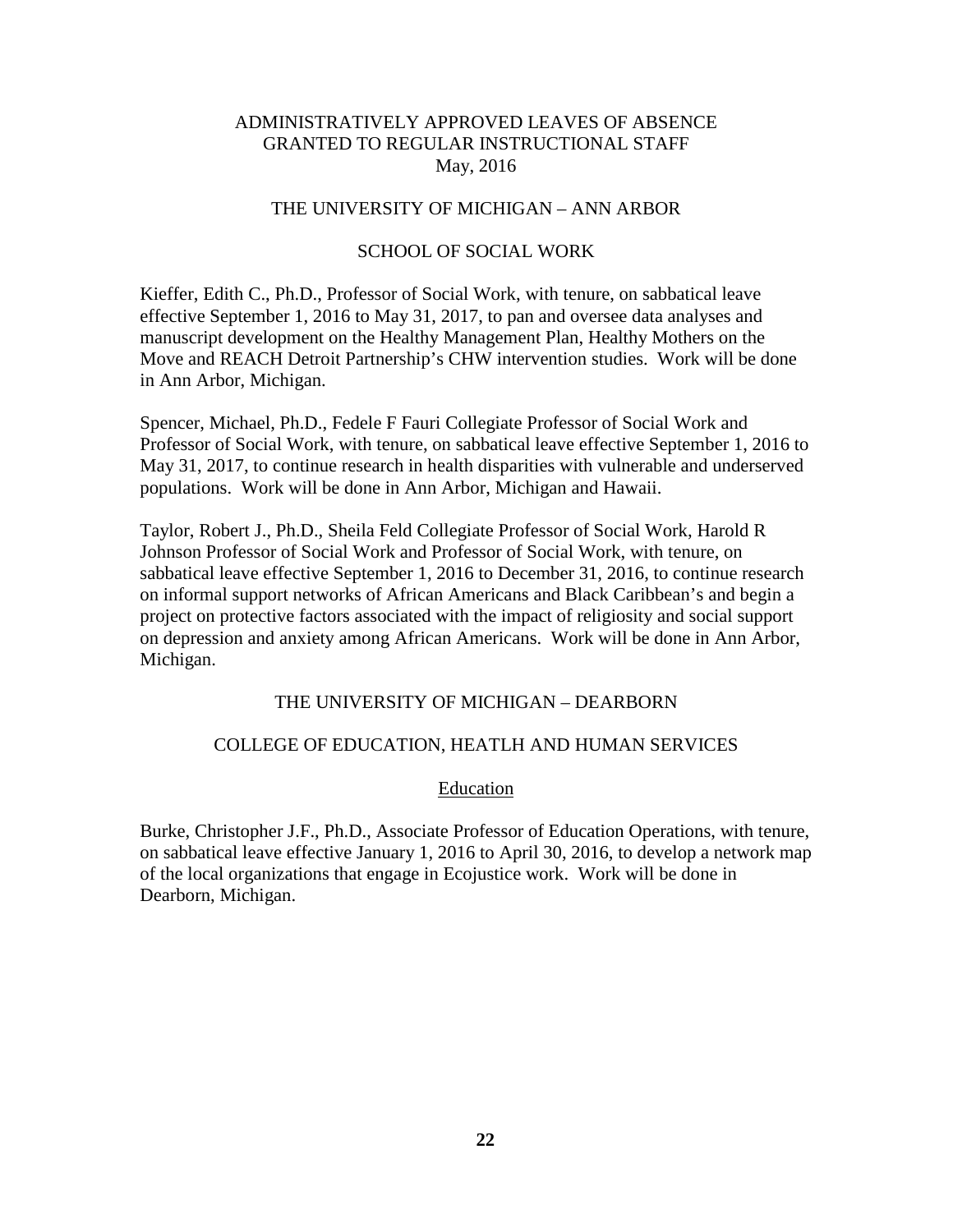# THE UNIVERSITY OF MICHIGAN – ANN ARBOR

#### COLLEGE OF ENGINEERING

### Electrical Engineering and Computer Science

Sakallah, Karem A., Ph.D., Professor of Electrical Engineering and Computer Science, with tenure, on research leave effective January 1, 2015 to May 31, 2016. Previously reported as January 1, 2015 to December 31, 2015

#### MEDICAL SCHOOL

### Anesthesiology

Putnam, Elizabeth M., M.B.B.S., Clinical Assistant Professor of Anesthesiology, on family medical leave effective May 12, 2016 to August 1, 2016, previously reported as April 11, 2016 to August 1, 2016.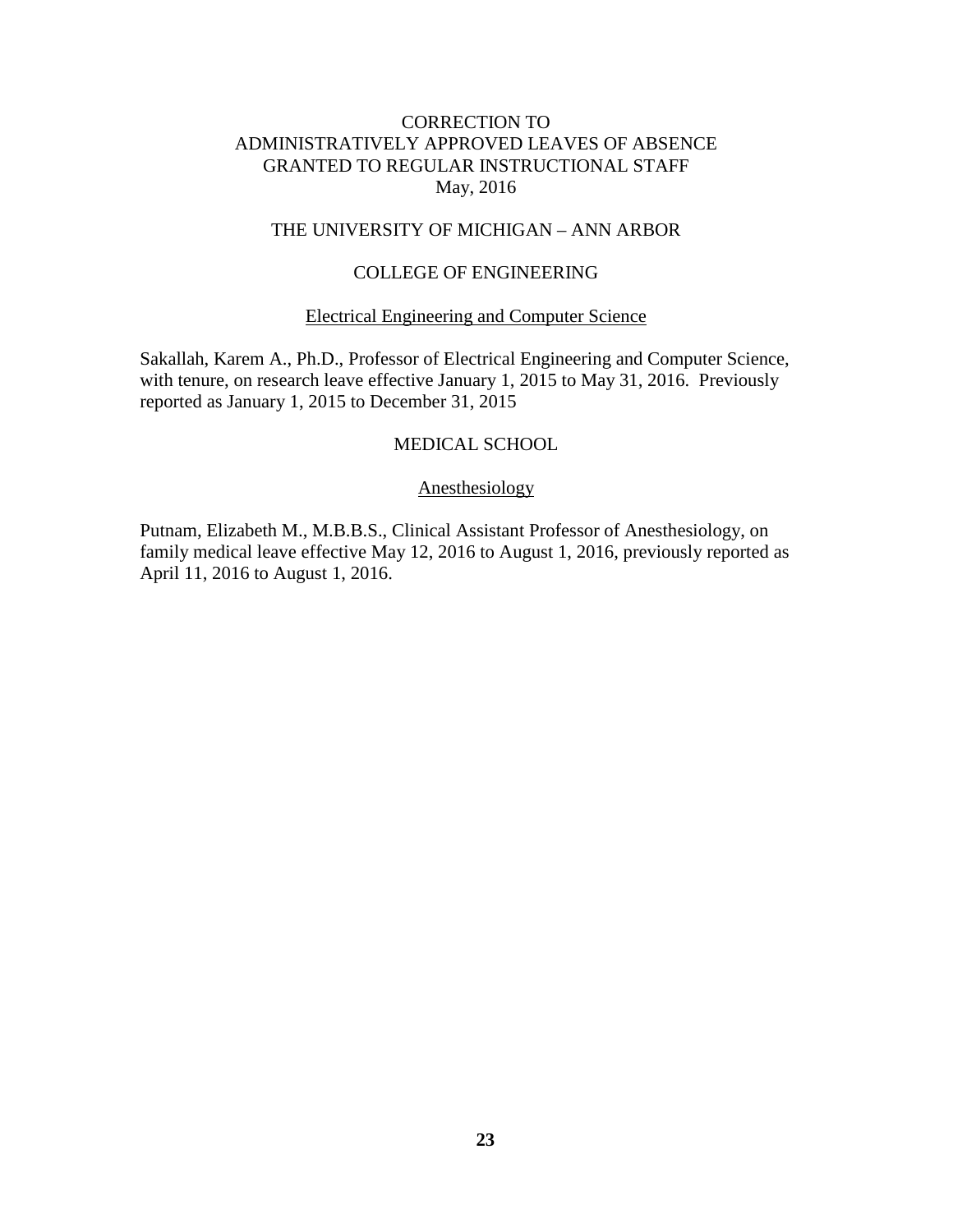### THE UNIVERSITY OF MICHIGAN – ANN ARBOR

#### STEPHEN M ROSS SCHOOL OF BUSINESS

Schriber, Thomas J., M.S., Professor of Technology and Operations, with tenure, retired after 50 years of service, effective May 31, 2016

Tost, Leigh P., Ph.D., NBD Bancorp Assistant Professor of Business Administration and Assistant Professor of Management and Organizations, resigned after 4 years of service to accept a position at the University of Southern California, Los Angeles, California, effective May 31, 2016

# SCHOOL OF DENTISTRY

Kapila, Sunil D., Ph.D., Professor of Dentistry, Department of Periodontics and Oral Medicine, resigned after 12 years of service, to accept a different position at the University of Michigan, Ann Arbor, Michigan, effective March 31, 2016

Sadr Eshkevari, Pooyan, D.D.S., Clinical Lecturer in Dentistry, Department of Oral and Maxillofacial Surgery, appointment completed after 1 year of service, effective June 30, 2016

# SCHOOL OF EDUCATION

St John, Edward P., Algo D Henderson Collegiate Professor of Education and Professor of Education, with tenure, retired after 11 years of service, effective May 31, 2016

# COLLEGE OF LITERATURE, SCIENCE, AND THE ARTS

#### **Chemistry**

Morris, Michael D., Ph.D., Richard D Sacks Collegiate Professor of Chemistry and Professor of Chemistry, with tenure, retired after 47 years of service, effective May 31, 2016

#### Economics

McRae, Shaun, Ph.D., Assistant Professor of Economics, resigned after 6 years to accept a different position at the University of Michigan, Ann Arbor, Michigan, effective May 31, 2016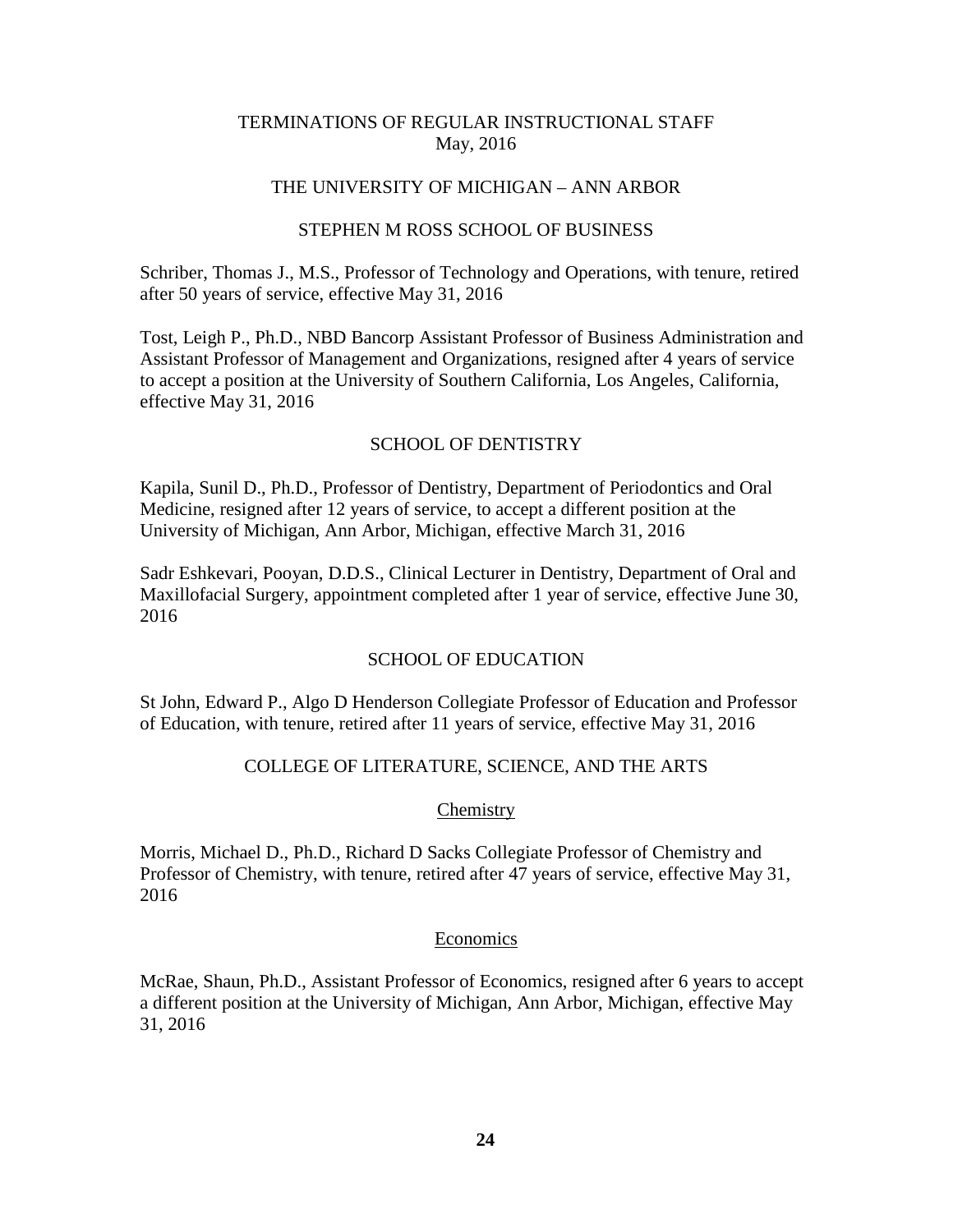### THE UNIVERSITY OF MICHIGAN – ANN ARBOR

#### COLLEGE OF LITERATURE, SCIENCE, AND THE ARTS (continued)

### History of Art

Root, Margaret C., Ph.D., Professor of Classical and Near Eastern Art and Archaeology, Department of History of Art, with tenure, retired after 38 years of service, effective May 31, 2016

#### Romance Languages and Literatures

Clej, Alina M., Ph.D., Associate Professor of French, Department of Romance Languages and Literatures, with tenure and Associate Professor of Comparative Literature, with tenure, retired after 30 years of service, May 31, 2016

Rodriguez-Matos, Jaime, Ph.D., Assistant Professor of Romance Languages and Literatures, resigned after 9 years of service, effective May 31, 2016

### MEDICAL SCHOOL

#### Anesthesiology

Neill, Sean, FRCA, Clinical Assistant Professor of Anesthesiology, appointment completed after 8 years of service, effective May 31, 2016

Lakshmanan, Raja V., M.D., Clinical Instructor in Anesthesiology, appointment completed after 1 year of service, effective March 31, 2016

Rao, Rajashankar A.S., M.D., Clinical Instructor in Anesthesiology, appointment completed after 1 year of service, effective March 31, 2016

#### Internal Medicine

Ojo, Tammy C., B.S., Clinical Associate Professor of Internal Medicine, resigned after 23 years of service, to accept a position at the University of Arizona, Tucson, Arizona, effective March 31, 2016

Sakhuja, Ankit, Clinical Assistant Professor of Internal Medicine, resigned after 2 years of service, to accept a position at the Mayo Clinic, Rochester, Minneapolis, effective June 20, 2016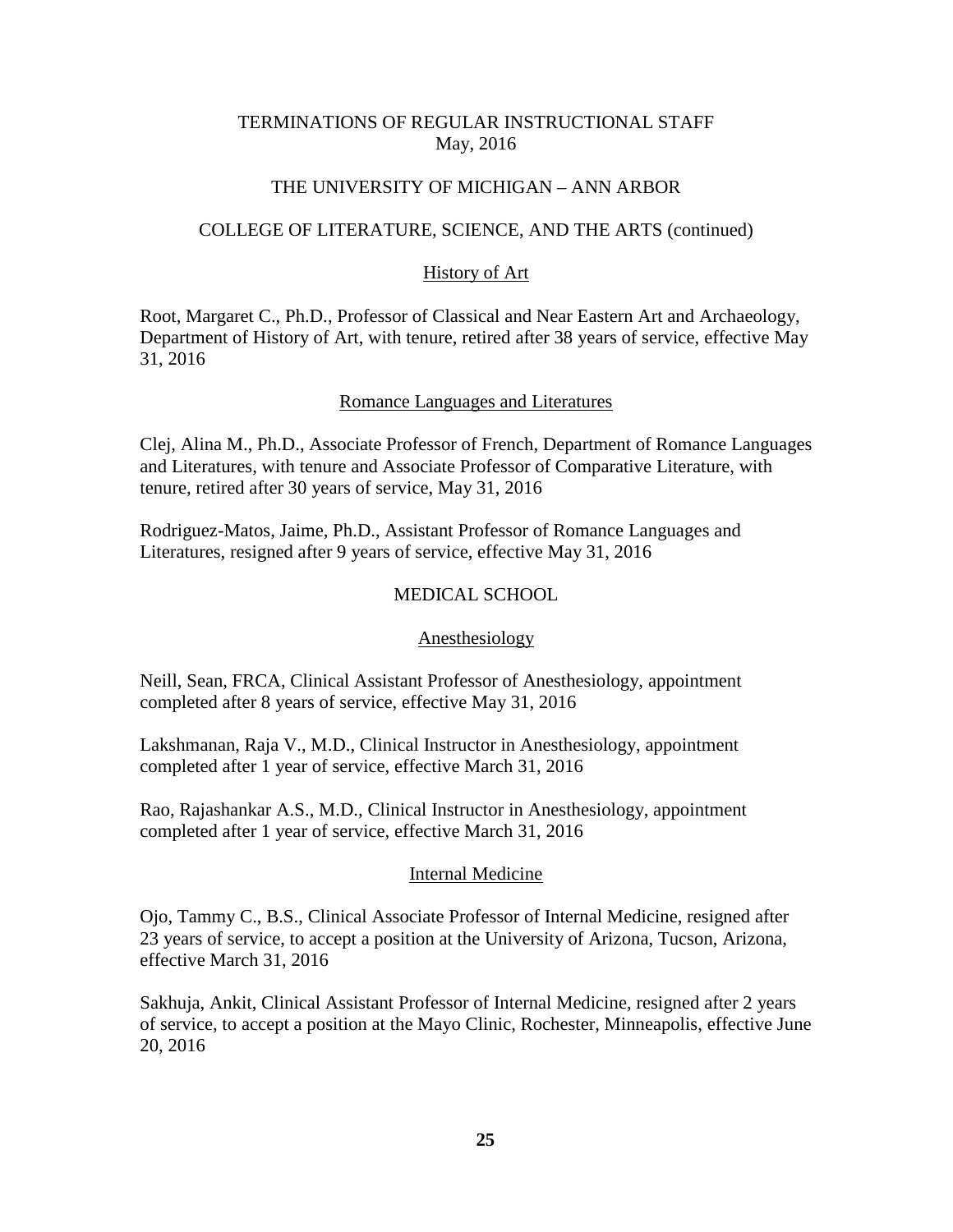# THE UNIVERSITY OF MICHIGAN – ANN ARBOR

### MEDICAL SCHOOL (continued)

#### Pediatrics and Communicable Diseases

Tarini, Beth A., M.D., Assistant Professor of Pediatrics and Communicable Diseases, resigned after 10 years of service, to accept a position at the Iowa University, Iowa City, Iowa, effective March 4, 2016

Markman, Lisa, M.D., Clinical Assistant Professor of Pediatrics and Communicable Diseases, resigned after 8 years of service, for personal reasons, effective April 17, 2016

Mychaliska, Kerry P., M.D., Clinical Assistant Professor of Pediatrics and Communicable Diseases, resigned after 5 years of service, for personal reasons, effective March 31, 2016

Ostwani, Waseem, M.D., Clinical Assistant Professor of Pediatrics and Communicable Diseases, resigned after 7 years of service, to accept a position at the University of Toledo, Toledo, Ohio, effective May 31, 2016

#### Radiation Oncology

Feng, Mary U., M.D., Clinical Associate Professor of Radiation Oncology, resigned after 3 years of service, to accept a different position at the University of Michigan, Ann Arbor, Michigan, effective March 11, 2016

# Urology

Oldendorf, Ann L., M.D., Clinical Assistant Professor of Urology, resigned after 11 years of service, for personal reasons, effective May 31, 2016

### SCHOOL OF MUSIC, THEATRE & DANCE

Pingel, Scott, P.S.D., Associate Professor of Music, with tenure, resigned after 1 year of service, to accept a position elsewhere, effective May 31, 2016